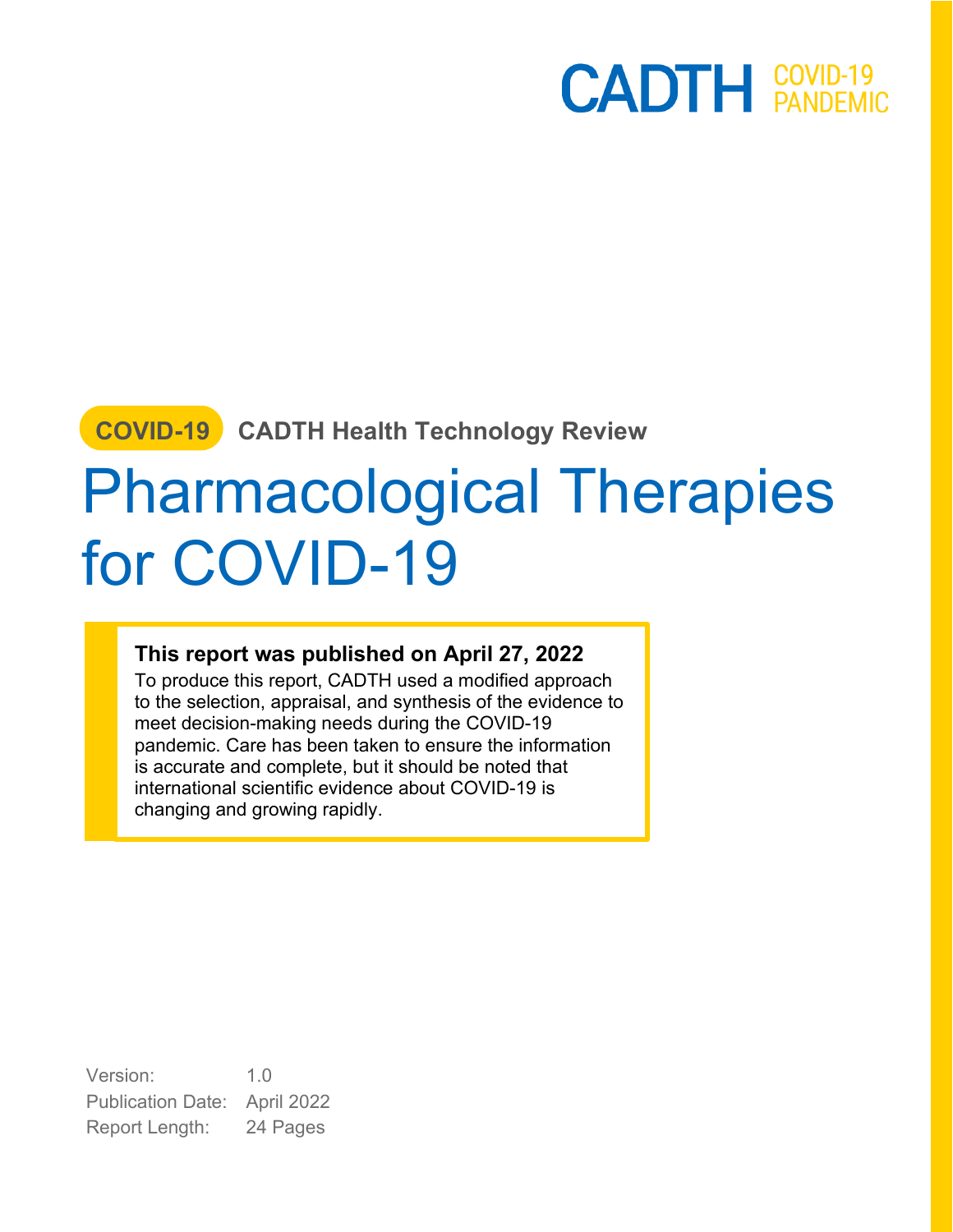#### **Authors:** Robyn Haas, Kelly Farrah, Quenby Mahood

**Cite As:** *Pharmacological Therapies for COVID-19*. Ottawa: CADTH; 2022 Apr. (CADTH Health Technology Review).

**Disclaimer:** The information in this document is intended to help Canadian health care decision-makers, health care professionals, health systems leaders, and policy-makers make well-informed decisions and thereby improve the quality of health care services. While individuals and others may access this document, the document is made available for informational purposes only and no representations or warranties are made with respect to its fitness for any particular purpose. The information in this document should not be used as a substitute for professional medical advice or as a substitute for the application of clinical judgment in respect of the care of a particular patient or other professional judgment in any decision-making process. The Canadian Agency for Drugs and Technologies in Health (CADTH) does not endorse any information, drugs, therapies, treatments, products, processes, or services.

While care has been taken to ensure that the information prepared by CADTH in this document is accurate, complete, and up-to-date as at the applicable date the material was first published by CADTH, CADTH does not make any guarantees to that effect. CADTH does not guarantee and is not responsible for the quality, currency, propriety, accuracy, or reasonableness of any statements, information, or conclusions contained in any third-party materials used in preparing this document. The views and opinions of third parties published in this document do not necessarily state or reflect those of CADTH.

CADTH is not responsible for any errors, omissions, injury, loss, or damage arising from or relating to the use (or misuse) of any information, statements, or conclusions contained in or implied by the contents of this document or any of the source materials.

This document may contain links to third-party websites. CADTH does not have control over the content of such sites. Use of third-party sites is governed by the third-party website owners' own terms and conditions set out for such sites. CADTH does not make any guarantee with respect to any information contained on such third-party sites and CADTH is not responsible for any injury, loss, or damage suffered as a result of using such third-party sites. CADTH has no responsibility for the collection, use, and disclosure of personal information by third-party sites.

Subject to the aforementioned limitations, the views expressed herein are those of CADTH and do not necessarily represent the views of Canada's federal, provincial, or territorial governments or any third-party supplier of information.

This document is prepared and intended for use in the context of the Canadian health care system. The use of this document outside of Canada is done so at the user's own risk.

This disclaimer and any questions or matters of any nature arising from or relating to the content or use (or misuse) of this document will be governed by and interpreted in accordance with the laws of the Province of Ontario and the laws of Canada applicable therein, and all proceedings shall be subject to the exclusive jurisdiction of the courts of the Province of Ontario, Canada.

The copyright and other intellectual property rights in this document are owned by CADTH and its licensors. These rights are protected by the Canadian *Copyright*  Act and other national and international laws and agreements. Users are permitted to make copies of this document for non-commercial purposes only, provided it is not modified when reproduced and appropriate credit is given to CADTH and its licensors.

**About CADTH:** CADTH is an independent, not-for-profit organization responsible for providing Canada's health care decision-makers with objective evidence to help make informed decisions about the optimal use of drugs, medical devices, diagnostics, and procedures in our health care system.

**Funding:** CADTH receives funding from Canada's federal, provincial, and territorial governments, with the exception of Quebec.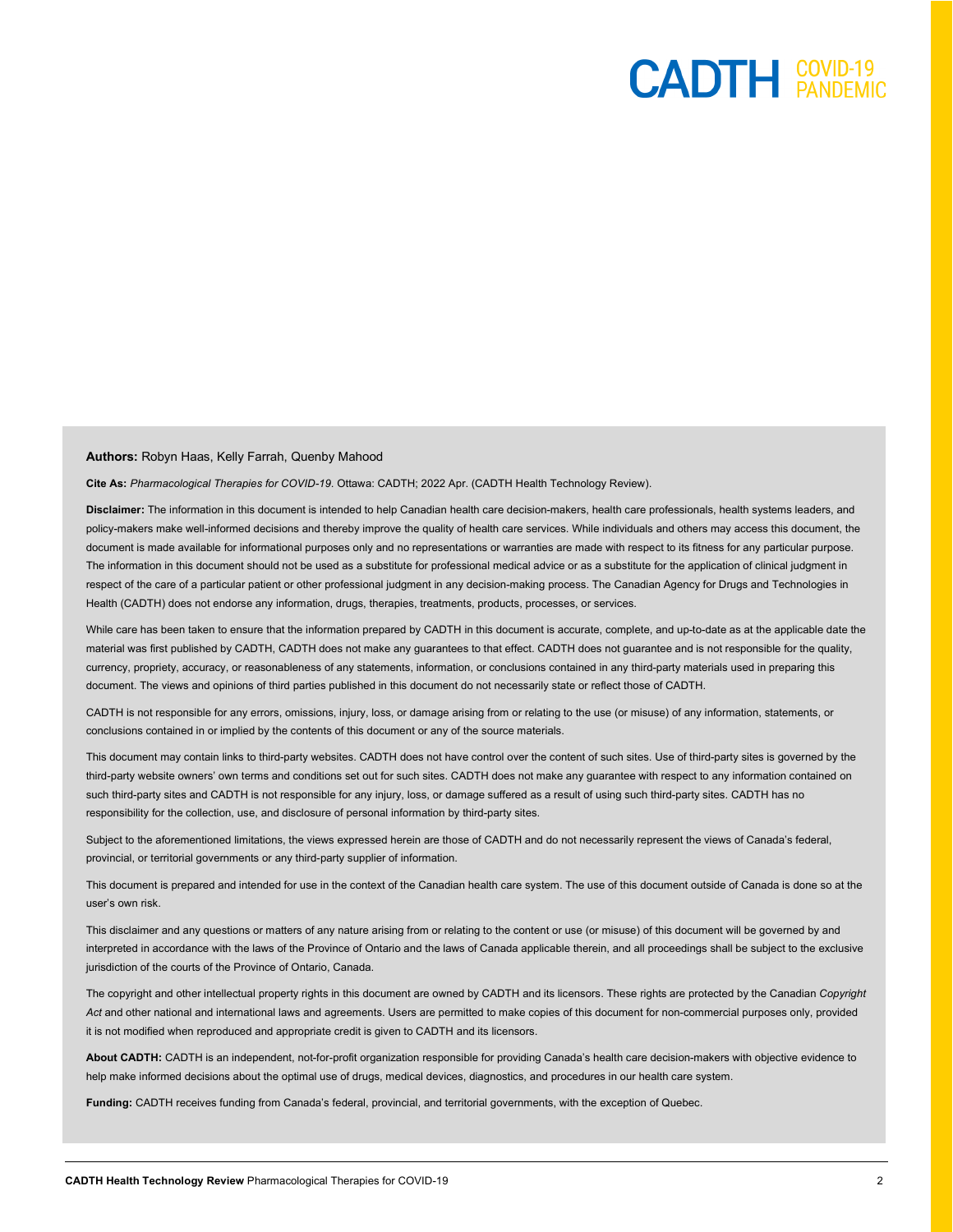### $\mathsf{CADTH}$   $\overset{\mathsf{COVID-19}}{\mathsf{PANDFMI}}$

### **Key Messages**

- Different severities of COVID-19 illness can require different types of pharmacological treatment.
- The purpose of this report is to identify and summarize published guidance that provides recommendations about which pharmacological therapies should (or should not) be used to treat COVID-19 in Canada across different severities of illness.
- A literature search identified the following numbers of published recommendations for the pharmaceutical management of patients with COVID-19 in Canadian settings: 19 publications about adults who are critically ill, 20 publications about adults who are moderately to severely ill, 20 publications about adults who are mildly ill, and 3 publications about pediatric populations.
- A total of 17 publications were identified that provided recommendations against the use of specific pharmacological therapies for the treatment of any severity of COVID-19 illness in Canadian settings.

### **Background**

COVID-19 is an infectious disease caused by the severe acute respiratory syndrome coronavirus 2 (SARS-CoV-2). <sup>1</sup> The virus is primarily transmitted through human-to-human contact via respiratory droplets or aerosols containing infectious particles. <sup>1</sup> It typically takes 2 days to 14 days for individuals exposed to the virus to display symptoms, but most experience symptom onset between 5 days and 6 days after exposure. <sup>2</sup> Infected individuals can experience a range in severity of illness from asymptomatic to critical. Symptoms of COVID-19 include, but are not limited to, fever, cough, headache, sore throat, and difficulty breathing.<sup>2</sup> Some individuals may experience only mild to moderate symptoms and recover on their own, whereas for others, the illness may progress in severity, resulting in hospitalization and potentially death. $^2$  The severity and likelihood of developing complications of COVID-19 illness is typically influenced by factors such as age, underlying medical conditions, and vaccination status.<sup>2</sup>

The severity of illness for COVID-19 falls on a spectrum. Although the precise definitions used to classify the severities of COVID-19 disease vary in the literature and by jurisdiction, severity of illness generally falls into the following categories: asymptomatic, mild, moderate, severe, and critical. Asymptomatic infection refers to individuals who receive a positive COVID-19 test result but do not experience signs or symptoms characteristic of the illness. <sup>3</sup> Mild illness refers to individuals who experience some symptoms, such as fever, cough, or sore throat, but not others, such as shortness of breath or abnormal chest imaging.<sup>4,5</sup> Moderate illness refers to individuals who show signs of lower respiratory disease but usually do not require supplemental oxygen support.4,5 Severe disease refers to individuals who experience COVID-19 symptoms, require supplemental low-flow oxygen support, and are typically hospitalized on inpatient units.<sup>4,5</sup> Finally, critical disease refers to individuals who experience COVID-19 symptoms, require higher levels of respiratory support such as mechanical ventilation, and are typically hospitalized in intensive care units. 4,5

Numerous pharmacological therapies are being explored for the treatment of COVID-19. The different severities of illness can require different types of treatment because of the changes in the body's response to the virus throughout the disease course.<sup>4</sup> For instance, individuals with mild to moderate illness who are early in their course of illness may benefit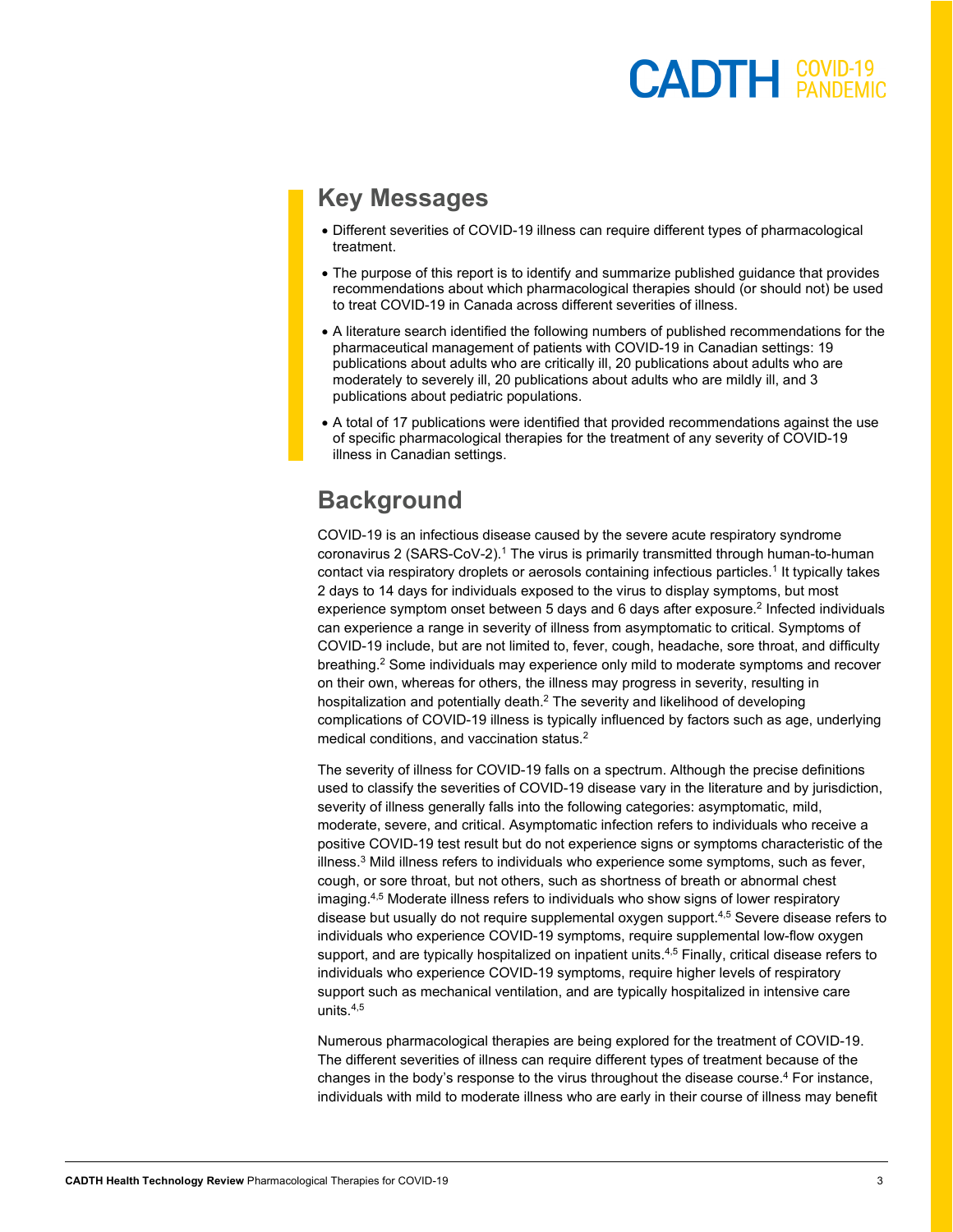### **COVID-19**

from antiviral therapy because viral replication may be particularly active during this time.<sup>4</sup> Conversely, later and more severe stages of the illness are characterized by a hyperinflammatory state in which treatment with immunomodulatory therapies, such as corticosteroids, may be more effective.6

The purpose of this report is to identify and summarize published guidance that provides recommendations about which pharmacological therapies should (or should not) be used to treat COVID-19 in Canada across different severities of illness.

### **Research Questions**

- 1. What pharmacological therapies are recommended for the treatment of critically ill patients with COVID-19 in Canadian settings?
- 2. What pharmacological therapies are recommended for the treatment of moderately to severely ill patients with COVID-19 in Canadian settings?
- 3. What pharmacological therapies are recommended for the treatment of mildly ill patients with COVID-19 in Canadian settings?

### **Methods**

#### **Literature Search Methods**

A limited literature search was conducted by an information specialist on key resources including MEDLINE, Embase, the Cochrane Database of Systematic Reviews, the International HTA Database, the websites of Canadian and major international health technology agencies, as well as a focused internet search. The search strategy comprised both controlled vocabulary, such as the National Library of Medicine's MeSH (Medical Subject Headings), and keywords. The main search concepts were pharmacological therapies for COVID-19 and Canadian settings. CADTH-developed search filters were applied to limit retrieval to guidelines or policies. Conference abstracts were excluded. The search was completed on March 10, 2022, and was limited to English- or French-language documents published since January 1, 2021.

#### **Selection Criteria and Methods**

One reviewer screened citations and selected studies. In the first level of screening, titles and abstracts were reviewed and potentially relevant articles were retrieved and assessed for inclusion. The final selection of full-text articles was based on the inclusion criteria presented in [Table 1.](#page-4-0)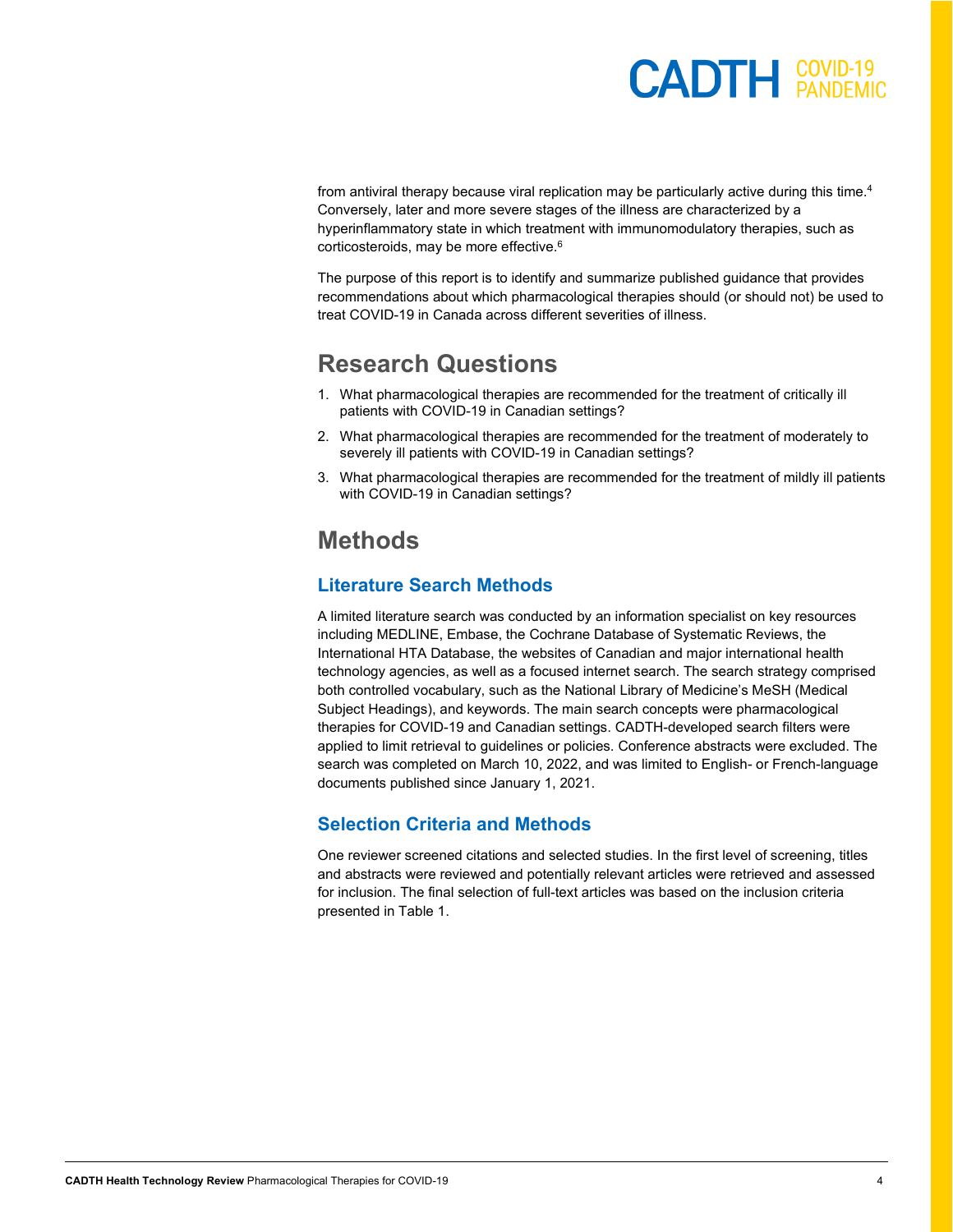#### <span id="page-4-0"></span>**Table 1: Selection Criteria**

| <b>Criteria</b>                                                         | <b>Description</b>                                                                                                                                                                                                                                                  |
|-------------------------------------------------------------------------|---------------------------------------------------------------------------------------------------------------------------------------------------------------------------------------------------------------------------------------------------------------------|
| <b>Population</b>                                                       | Q1: People (of any age) who are critically ill with COVID-19 in Canadian settings<br>Q2: People (of any age) who are moderately to severely ill with COVID-19 in Canadian settings<br>Q3: People (of any age) who are mildly ill with COVID-19 in Canadian settings |
| Intervention                                                            | Pharmacological therapies                                                                                                                                                                                                                                           |
| <b>Types of information</b>                                             | Recommendations regarding which pharmacological therapies should be used for treating patients with<br>COVID-19 (i.e., treatment protocols, dosing information, appropriate patient populations)                                                                    |
| <b>Study designs</b>                                                    | No restrictions on study design or type of publication                                                                                                                                                                                                              |
| $\bigcap$ = $\bigcup$ $\bigcup$ $\bigcup$ $\bigcup$ $\bigcup$ $\bigcup$ |                                                                                                                                                                                                                                                                     |

Q= question.

#### **Exclusion Criteria**

Articles were excluded if they did not meet the selection criteria outlined in [Table 1,](#page-4-0) were duplicate publications, or were published prior to 2021. Guidance documents that were not specifically intended for use in Canadian settings were also excluded. Recommendations related to thromboprophylaxis or anticoagulation therapies were considered out of scope for the current report.

### **Overall Summary of Findings**

Forty publications<sup>5,7-45</sup> that provided guidance about the recommended pharmacological therapies for the treatment of patients with COVID-19 in Canadian settings were identified for inclusion in this report. These publications were produced by organizations from several Canadian jurisdictions, including Alberta,<sup>11,12,42,43</sup> British Columbia,<sup>5,28,38,39</sup> Manitoba,<sup>29,30,40</sup> Nova Scotia,<sup>24,25</sup> Ontario,<sup>8-10,20,26,27,33,41</sup> Quebec,<sup>7,13-19,31-37</sup> and Saskatchewan.<sup>21,22</sup> Additional literature produced by Canadian associations, including the Canadian Pediatric Society, was also identified. <sup>45</sup> A summary of the recommendations made in these documents for people who are critically ill, moderately to severely ill, and mildly ill are available in [Table 2,](#page-5-0)  [Table 3,](#page-8-0) and [Table 4,](#page-13-0) respectively. Additionally, pharmacological therapies not recommended for any severity of COVID-19 are listed in [Table 5;](#page-17-0) recommendations that are specific to pediatric populations are provided in [Table 6.](#page-19-0) Guidance documents were classified as evidence-based (i.e., recommendations were informed using a systematic search of the literature), consensus-based (i.e., recommendations were informed by expert opinion, with or without consideration for evidence collected using non-systematic methods), or as having unclear (i.e., not reported in detail) methodology.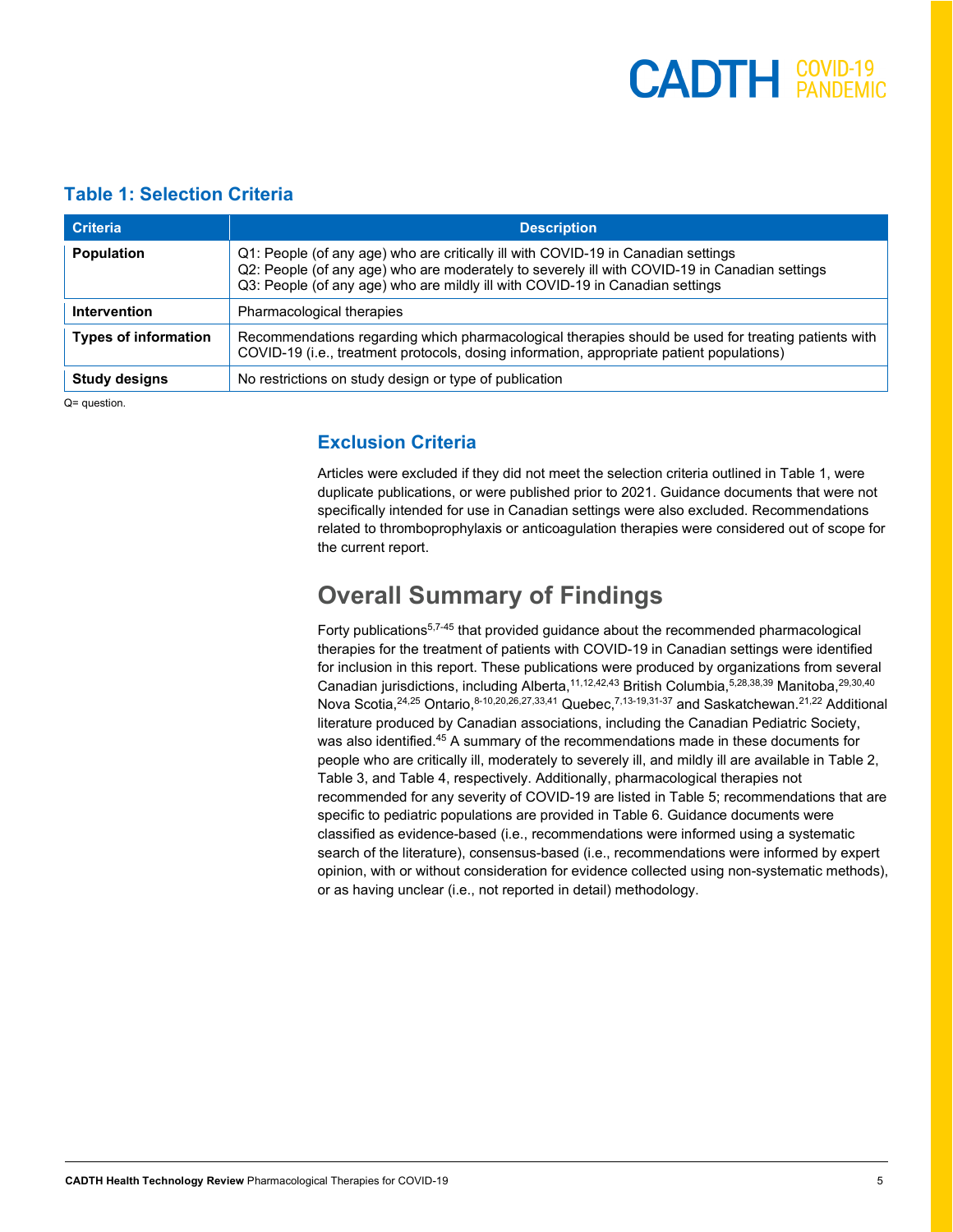#### <span id="page-5-0"></span>**Table 2: Pharmacological Therapies for COVID-19 for Adults Who Are Critically Ill or in Intensive Care Units**

| <b>Drug</b>        | <b>Guideline</b>                                                                                               | <b>Recommendation</b>                                                                                                                                                                                                                                                                                                                                                        | <b>Methodology<sup>a</sup></b> |
|--------------------|----------------------------------------------------------------------------------------------------------------|------------------------------------------------------------------------------------------------------------------------------------------------------------------------------------------------------------------------------------------------------------------------------------------------------------------------------------------------------------------------------|--------------------------------|
|                    |                                                                                                                | Immunotherapy                                                                                                                                                                                                                                                                                                                                                                |                                |
| <b>Baricitinib</b> | Alberta Health<br>Services <sup>42,43</sup>                                                                    | Baricitinib is recommended for individuals experiencing<br>significant progressive respiratory failure.                                                                                                                                                                                                                                                                      | Unclear                        |
|                    |                                                                                                                | <b>Dose:</b> 4 mg p.o. or enteral tube daily (for GFR $\geq 60$<br>mL/min/1.73 m <sup>2</sup> ), or 2 mg p.o. daily (for GFR 30 mL/min/<br>1.73 $m2$ to 59 mL/min/1.73 m <sup>2</sup> ), or 2 mg p.o. every other day<br>(for GFR 15 mL/min/1.73 m <sup>2</sup> to 29 mL/min/1.73 m <sup>2</sup> ) for up to<br>14 days or until hospital discharge (whichever occurs first) |                                |
|                    | <b>British Columbia</b><br>COVID-19                                                                            | Baricitinib is recommended as an alternative to tocilizumab<br>during drug shortages.                                                                                                                                                                                                                                                                                        | Unclear                        |
|                    | Therapeutics<br>Committee <sup>5</sup>                                                                         | <b>Dosage:</b> 4 mg p.o. daily (for GFR $\geq$ 60 mL/min/1.73 m <sup>2</sup> ), or<br>2 mg p.o. daily (for GFR 30 mL/min/1.73 m <sup>2</sup> to 59 mL/min/<br>1.73 m <sup>2</sup> ), or 2 mg p.o. every other day (for GFR 15 mL/min to<br>29 mL/min/1.73 m <sup>2</sup> ) for up to 14 days or until discharge from<br>hospital (whichever occurs first)                    |                                |
|                    | INESSS <sup>16,31</sup>                                                                                        | Baricitinib is recommended for those receiving supplemental<br>oxygen by noninvasive ventilation or high-flow oxygen as an<br>alternative to tocilizumab or sarilumab during drug shortages.<br>It is recommended in addition to dexamethasone if systemic<br>inflammation is present.                                                                                       | Evidence-based                 |
|                    |                                                                                                                | <b>Dosage:</b> 4 mg p.o. daily (for GFR $\geq$ 60 mL/min/1.73 m <sup>2</sup> ), or<br>2 mg p.o. daily (for GFR 30 mL/min/1.73 m <sup>2</sup> to 59 mL/min/<br>1.73 m <sup>2</sup> ), or 1 mg p.o. daily (for GFR 15 mL/min/1.73 m <sup>2</sup> to<br>29 mL/min/1.73 m <sup>2</sup> ) for up to 14 days, or until discharge from<br>hospital (whichever occurs first)         |                                |
|                    | Shared Health<br>Manitoba <sup>40</sup>                                                                        | Baricitinib is recommended as an alternative for tocilizumab<br>during drug shortages.                                                                                                                                                                                                                                                                                       | Unclear                        |
|                    |                                                                                                                | Dosage: 4 mg p.o. or NG daily for 14 days or until hospital<br>discharge if sooner                                                                                                                                                                                                                                                                                           |                                |
|                    | Nova Scotia Health <sup>23,25</sup>                                                                            | Baricitinib is recommended for consideration in the context of<br>pragmatic research.                                                                                                                                                                                                                                                                                        | Unclear                        |
|                    |                                                                                                                | Dosage: NR                                                                                                                                                                                                                                                                                                                                                                   |                                |
|                    | Ontario COVID-19<br>Science Advisory<br>Table; <sup>20,27</sup> Centre for<br>Effective Practice <sup>41</sup> | Baricitinib is recommended in drug shortage situations for<br>individuals who are on the recommended dose of<br>dexamethasone therapy or who have a contraindication to<br>corticosteroid treatment.                                                                                                                                                                         | Consensus-based                |
|                    |                                                                                                                | Dosage: 4 mg p.o. or NG daily for 14 days (or until discharge<br>if sooner)                                                                                                                                                                                                                                                                                                  |                                |
|                    | Saskatchewan Health<br>Authority <sup>21</sup>                                                                 | Baricitinib is recommended as an alternative when tocilizumab<br>and sarilumab are unavailable.                                                                                                                                                                                                                                                                              | Unclear                        |
|                    |                                                                                                                | Dosage: 14 days at 4 mg p.o. daily for eGFR<br>$\geq$ 60 mL/min/1.73 m <sup>2</sup> , or at 2 mg p.o. daily for eGFR 30 to<br>59 mL/min/1.73 m <sup>2</sup> , or at 1 mg p.o. daily for eGFR<br>15 mL/min/1.73 m <sup>2</sup> to 29 mL/min/1.73 m <sup>2</sup> .                                                                                                             |                                |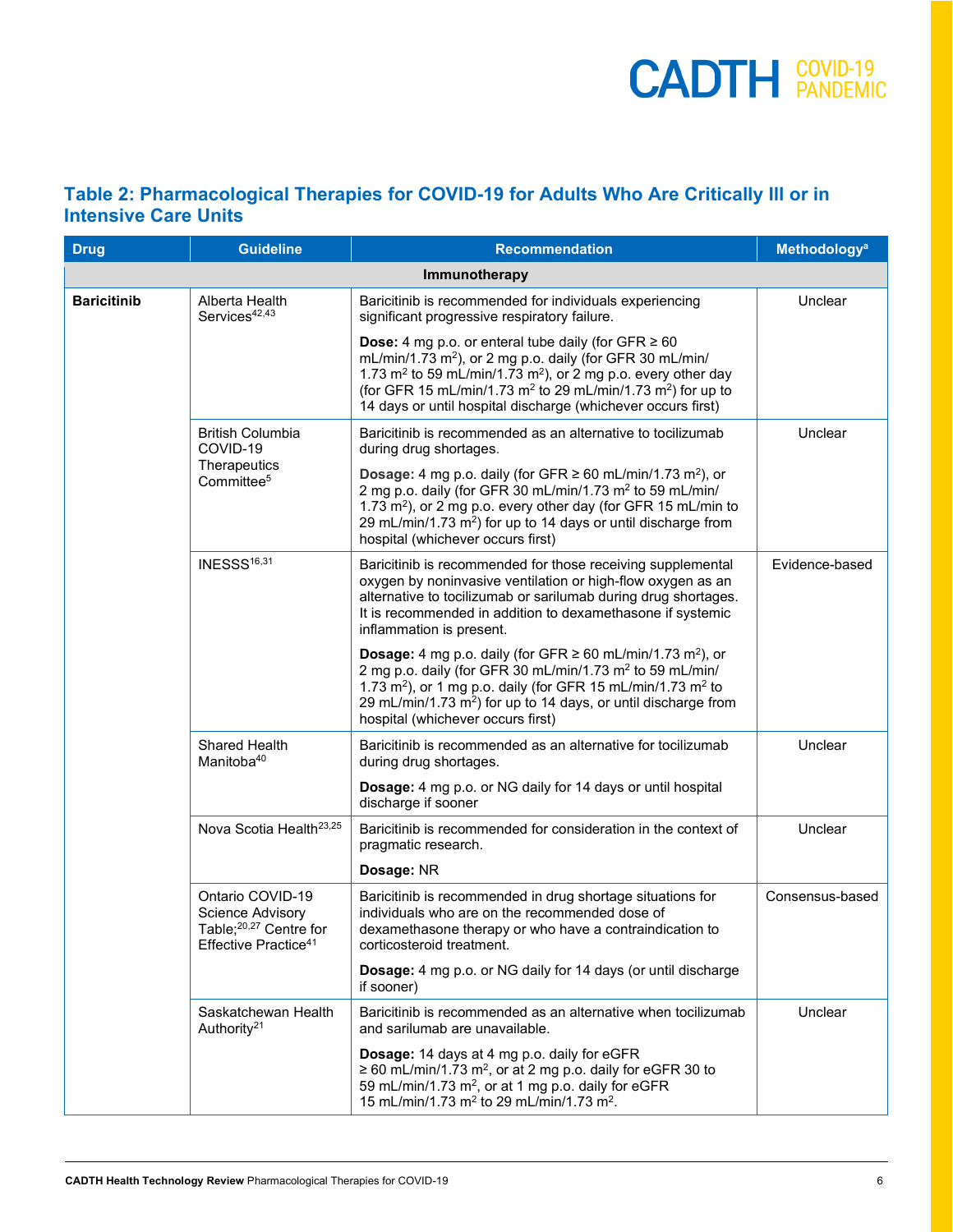| <b>Drug</b>          | <b>Guideline</b>                                                                        | <b>Recommendation</b>                                                                                                                      | <b>Methodology<sup>a</sup></b> |
|----------------------|-----------------------------------------------------------------------------------------|--------------------------------------------------------------------------------------------------------------------------------------------|--------------------------------|
| <b>Dexamethasone</b> | Alberta Health                                                                          | Dexamethasone is strongly recommended.                                                                                                     | Unclear                        |
|                      | Services <sup>42,43</sup>                                                               | Dosage: 6 mg IV or p.o. for 10 days or until individual is off<br>supplemental oxygen or discharged                                        |                                |
|                      | <b>British Columbia</b>                                                                 | Dexamethasone is strongly recommended.                                                                                                     | Unclear                        |
|                      | COVID-19<br>Therapeutics<br>Committee <sup>5</sup>                                      | Dosage: 6 mg IV, SC, or p.o. q.24.h. for up to 10 days, unless<br>higher doses are clinically indicated                                    |                                |
|                      | INESSS <sup>7,13</sup>                                                                  | Dexamethasone is recommended.                                                                                                              | Evidence-based                 |
|                      |                                                                                         | Dosage: 6 mg p.o. or IV daily for 10 days or until discharge                                                                               |                                |
|                      | Shared Health                                                                           | Dexamethasone is recommended.                                                                                                              | Unclear                        |
|                      | Manitoba <sup>40</sup>                                                                  | Dosage: 6 mg p.o. or IV daily for 10 days                                                                                                  |                                |
|                      | Nova Scotia Health <sup>23,25</sup>                                                     | Dexamethasone is recommended for routine care for<br>individuals with $SpO2 < 94%$ on room air or supplemental<br>oxygen.                  | Unclear                        |
|                      |                                                                                         | Dosage: 6 mg p.o. or IV daily for 10 days or until discharge                                                                               |                                |
|                      | Ontario COVID-19                                                                        | Dexamethasone is recommended.                                                                                                              | Unclear                        |
|                      | Science Advisory<br>Table; <sup>20</sup> Centre for<br>Effective Practice <sup>41</sup> | Dosage: 6 mg p.o. or IV daily for 10 days (or until discharge if<br>sooner)                                                                |                                |
|                      |                                                                                         | Dexamethasone may be considered at an alternate dosage in<br>patients who are unable to receive tocilizumab, sarilumab, or<br>baricitinib. | Unclear                        |
|                      |                                                                                         | Dosage: 12 mg p.o. or IV for 10 days (or until discharge if<br>sooner)                                                                     |                                |
|                      | Saskatchewan Health                                                                     | Dexamethasone is recommended.                                                                                                              | Unclear                        |
|                      | Authority <sup>21</sup>                                                                 | Dosage: 6 mg p.o. or IV daily for 10 days or until discharge<br>from hospital                                                              |                                |
|                      |                                                                                         | <b>Antivirals</b>                                                                                                                          |                                |
| <b>Remdesivir</b>    | Alberta Health<br>Services <sup>42,43</sup>                                             | Remdesivir is recommended for individuals with confirmed<br>COVID-19 pneumonia who are not invasively mechanically<br>ventilated.          | Evidence-based                 |
|                      |                                                                                         | Dosage: NR                                                                                                                                 |                                |
|                      | <b>British Columbia</b><br>COVID-19<br>Therapeutics<br>Committee <sup>5</sup>           | Remdesivir is not recommended outside of approved clinical<br>trials.                                                                      | Unclear                        |
|                      | INESSS32,33                                                                             | Remdesivir is not recommended.                                                                                                             | Evidence-based                 |
|                      | Nova Scotia Health <sup>23,25</sup>                                                     | Remdesivir is recommended for consideration in the context of<br>pragmatic research.                                                       | Unclear                        |
|                      |                                                                                         | Dosage: NR                                                                                                                                 |                                |
|                      | Ontario COVID-19<br><b>Science Advisory</b>                                             | Remdesivir is not recommended for individuals receiving<br>mechanical ventilation. Remdesivir may be considered in                         | Unclear                        |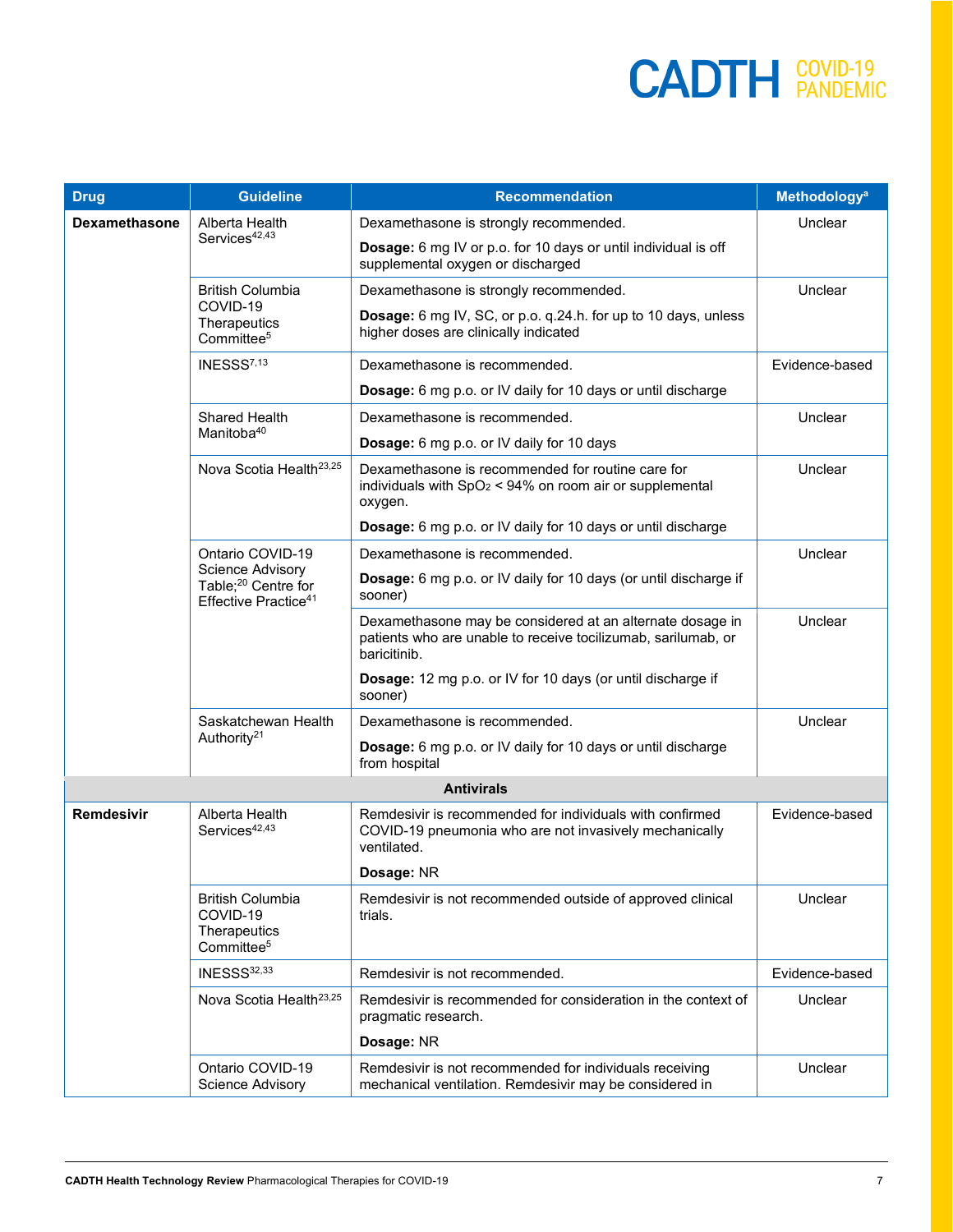| <b>Drug</b>      | <b>Guideline</b>                                                               | <b>Recommendation</b>                                                                                                                                                               | <b>Methodology<sup>a</sup></b> |
|------------------|--------------------------------------------------------------------------------|-------------------------------------------------------------------------------------------------------------------------------------------------------------------------------------|--------------------------------|
|                  | Table; <sup>20</sup> Centre for<br>Effective Practice <sup>41</sup>            | individuals requiring high-flow oxygen (e.g., oxygen by mask,<br>high-flow nasal cannula, noninvasive mechanical ventilation).                                                      |                                |
|                  |                                                                                | Dose: 200 mg IV on day 1, then 100 mg IV daily for 4 days                                                                                                                           |                                |
|                  | Saskatchewan Health<br>Authority <sup>21</sup>                                 | Remdesivir is not currently recommended due to lack of<br>benefit in this population.                                                                                               | Unclear                        |
|                  |                                                                                | <b>Monoclonal antibodies</b>                                                                                                                                                        |                                |
| <b>Sarilumab</b> | Alberta Health<br>Services <sup>42,43</sup>                                    | Sarilumab is recommended for individuals experiencing<br>significant progressive respiratory failure.                                                                               | Unclear                        |
|                  |                                                                                | <b>Dosage:</b> 400 mg IV (single dose)                                                                                                                                              |                                |
|                  | <b>British Columbia</b><br>COVID-19<br>Therapeutics                            | Sarilumab is recommended for individuals requiring life<br>support due to confirmed COVID-19.                                                                                       | Unclear                        |
|                  | Committee <sup>5</sup>                                                         | Dosage: 400 mg IV (single dose)                                                                                                                                                     |                                |
|                  | INESSS <sup>14,15</sup>                                                        | Sarilumab is recommended in combination with recommended<br>doses of dexamethasone.                                                                                                 | Evidence-based                 |
|                  |                                                                                | Dosage: In individuals who weigh 40 kg or more, 400 mg IV<br>(single dose)                                                                                                          |                                |
|                  | Shared Health<br>Manitoba <sup>40</sup>                                        | Sarilumab is recommended as an alternative to tocilizumab<br>during drug shortage situations.                                                                                       | Unclear                        |
|                  |                                                                                | <b>Dosage:</b> 400 mg IV (single dose)                                                                                                                                              |                                |
|                  | Nova Scotia Health <sup>23,25</sup>                                            | Sarilumab may be used on a case-by-case basis in the context<br>of pragmatic research in individuals with severe symptomatic<br>COVID-19 requiring critical care for organ support. | Unclear                        |
|                  |                                                                                | Dosage: NR                                                                                                                                                                          |                                |
|                  | Ontario COVID-19<br><b>Science Advisory</b><br>Table; <sup>20</sup> Centre for | Sarilumab should be given to all eligible individuals in drug<br>shortage situations.                                                                                               | Unclear                        |
|                  | Effective Practice <sup>41</sup>                                               | Dosage: 400 mg IV (single dose)                                                                                                                                                     |                                |
|                  | Saskatchewan Health<br>Authority <sup>21</sup>                                 | Sarilumab is recommended as an alternative to tocilizumab<br>during drug shortage situations.                                                                                       | Unclear                        |
|                  |                                                                                | Dosage: 400 mg IV (single dose)                                                                                                                                                     |                                |
| Tocilizumab      | Alberta Health<br>Services <sup>42,43</sup>                                    | Tocilizumab is recommended for individuals experiencing<br>significant progressive respiratory failure.                                                                             | Unclear                        |
|                  |                                                                                | <b>Dosage:</b> In individuals weighing $\leq 40$ kg: 8 mg/kg (single<br>dose); in individuals weighing > 40 kg: 400 mg (single dose)                                                |                                |
|                  | <b>British Columbia</b><br>COVID-19                                            | Tocilizumab is recommended for individuals requiring life<br>support due to confirmed COVID-19.                                                                                     | Unclear                        |
|                  | Therapeutics<br>Committee <sup>5</sup>                                         | Dosage: 400 mg IV (single dose)                                                                                                                                                     |                                |
|                  | INESSS <sup>14,15</sup>                                                        | Tocilizumab is recommended in combination with<br>recommended doses of dexamethasone.                                                                                               | Evidence-based                 |
|                  |                                                                                | Dosage: In individuals who weigh<br>$\bullet \leq 30$ kg: 12 mg/kg <sup>2</sup> (single dose)                                                                                       |                                |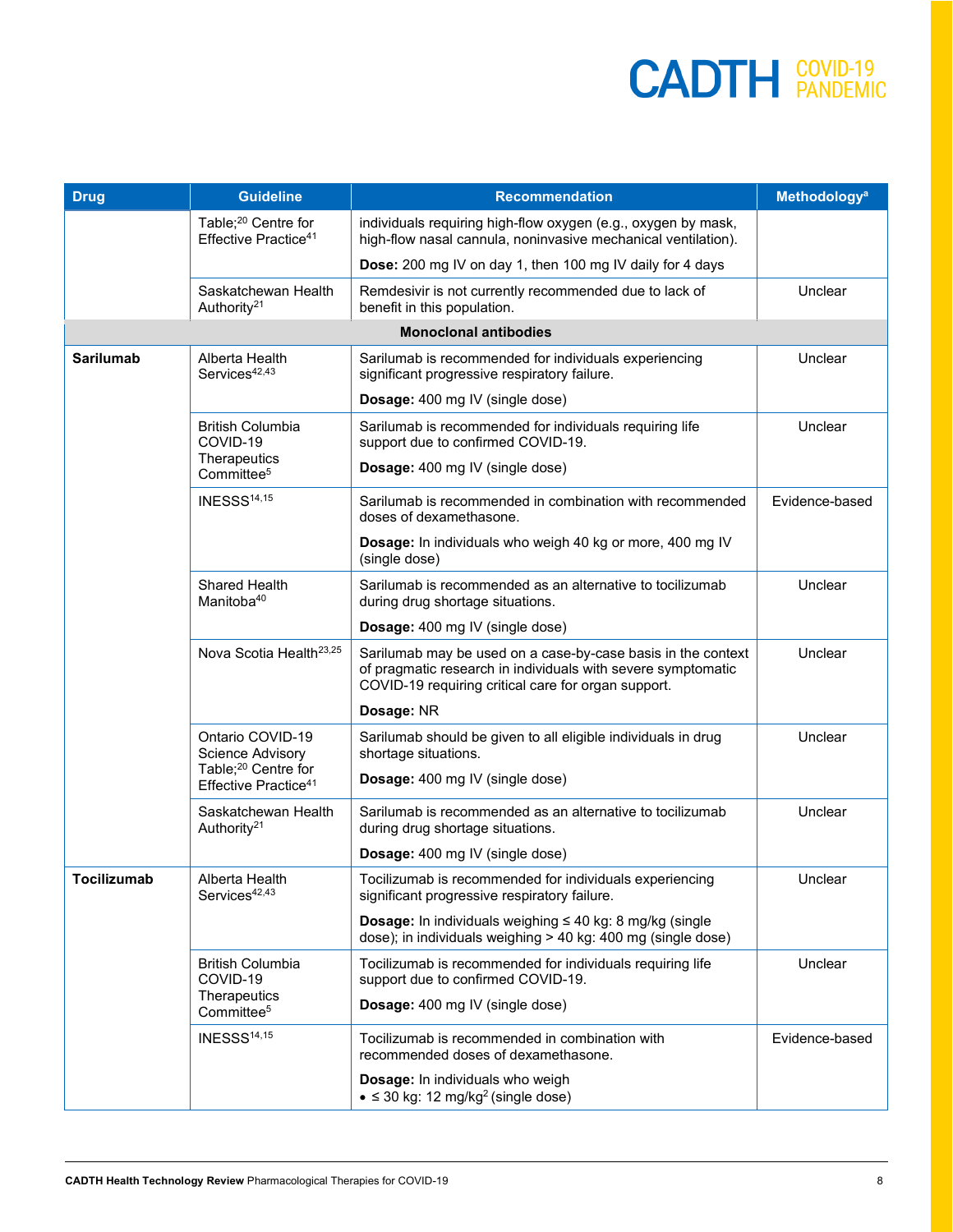| <b>Drug</b> | <b>Guideline</b>                                                                                                      | <b>Recommendation</b>                                                                                                                                                                                                                                                                                                               | <b>Methodology<sup>a</sup></b> |
|-------------|-----------------------------------------------------------------------------------------------------------------------|-------------------------------------------------------------------------------------------------------------------------------------------------------------------------------------------------------------------------------------------------------------------------------------------------------------------------------------|--------------------------------|
|             |                                                                                                                       | $\bullet$ > 30 kg and $\leq$ 40 kg: 8 mg/kg <sup>2</sup> (single dose)<br>$\bullet$ > 40 kg and $\leq$ 65 kg: 400 mg (single dose)<br>$\bullet$ > 65 kg and $\leq$ 90 kg: 600 mg (single dose)<br>$\bullet$ > 90 kg: 800 mg (single dose)                                                                                           |                                |
|             | Shared Health<br>Manitoba <sup>40</sup>                                                                               | Tocilizumab is recommended.<br><b>Dosage:</b> 4 mg/kg IV once (up to a maximum dose of 400 mg)                                                                                                                                                                                                                                      | Unclear                        |
|             | Nova Scotia Health <sup>23,25</sup>                                                                                   | Tocilizumab can be considered for use in the context of<br>pragmatic research in hospitalized individuals with severe<br>COVID-19, an SpO <sub>2</sub> $\leq$ 92% on room air or supplemental<br>oxygen, and systemic inflammation in addition to standard of<br>care.                                                              | Unclear                        |
|             |                                                                                                                       | Dosage: NR                                                                                                                                                                                                                                                                                                                          |                                |
|             | Ontario COVID-19<br>Science Advisory<br>Table; <sup>10,20</sup> Centre for<br><b>Effective Practice</b> <sup>41</sup> | Tocilizumab is recommended for individuals taking<br>dexamethasone (or equivalent corticosteroid) and within 14<br>days of hospital admission or 14 days of a new COVID-19<br>diagnosis if it is acquired in-hospital. In drug shortage<br>situations, a single dose of tocilizumab should be used for all<br>eligible individuals. | Consensus-based                |
|             |                                                                                                                       | Dosage: 400 mg IV (single dose)                                                                                                                                                                                                                                                                                                     |                                |
|             | Saskatchewan Health<br>Authority <sup>21</sup>                                                                        | Tocilizumab is recommended for individuals taking<br>dexamethasone (or equivalent corticosteroid) and within 14<br>days of symptomatic COVID-19 infection.                                                                                                                                                                          | Unclear                        |
|             |                                                                                                                       | <b>Dosage:</b> 400 mg IV (single dose)                                                                                                                                                                                                                                                                                              |                                |

eGFR = estimated glomerular filtration rate; GFR = glomerular filtration rate; INESSS = Institut national d'excellence en santé et en services sociaux; NG = nasogastric;  $NR = not reported; p.o. = orally; q.24.h. = every 24 hours; SC = subcutaneous; SpO<sub>2</sub> = saturation of peripheral oxygen.$ 

a Guidance documents were classified as evidence-based (i.e., recommendations were informed using a systematic search of the literature), consensus-based (i.e., recommendations were informed by expert opinion, with or without consideration for evidence collected using non-systematic methods), or as having unclear (i.e., not reported in detail) methodology.

#### <span id="page-8-0"></span>**Table 3: Pharmacological Therapies for COVID-19 for Adults Who Are Moderately to Severely Ill or Require Supplemental Oxygen**

| Drug name          | <b>Guideline</b>                                                              | <b>Recommendation</b>                                                                                                                                                                                                                                                                                                                                                               | <b>Methodology<sup>a</sup></b> |
|--------------------|-------------------------------------------------------------------------------|-------------------------------------------------------------------------------------------------------------------------------------------------------------------------------------------------------------------------------------------------------------------------------------------------------------------------------------------------------------------------------------|--------------------------------|
|                    |                                                                               | Immunotherapy                                                                                                                                                                                                                                                                                                                                                                       |                                |
| <b>Baricitinib</b> | Alberta Health<br>Services <sup>42,43</sup>                                   | Baricitinib is recommended in this patient population if they require<br>supplemental oxygen > 6 L/min to achieve a minimum SpO2 of<br>90% or require noninvasive ventilation.                                                                                                                                                                                                      | Unclear                        |
|                    |                                                                               | <b>Dosage:</b> 4 mg p.o. or enteral tube daily (for GFR > 60 mL/min/<br>1.73 m <sup>2</sup> ), or 2 mg p.o. daily (for GFR 30 mL/min/1.73 m <sup>2</sup> to<br>59 mL/min/1.73 m <sup>2</sup> ), or 2 mg p.o. every other day (for GFR<br>15 mL/min/1.73 m <sup>2</sup> to 29 mL/min/1.73 m <sup>2</sup> ) for up to 14 days or until<br>hospital discharge (whichever occurs first) |                                |
|                    | <b>British Columbia</b><br>COVID-19<br>Therapeutics<br>Committee <sup>5</sup> | Baricitinib is recommended for individuals who are hospitalized for<br>COVID-19 and require supplemental oxygen.<br><b>Dosage:</b> 4 mg p.o. daily (for GFR $> 60$ mL/min/1.73 m <sup>2</sup> ), or 2 mg<br>p.o. daily (for GFR 30 mL/min/1.73 m <sup>2</sup> to 59 mL/min/1.73 m <sup>2</sup> ), or<br>2 mg p.o. every other day (for GFR 15 mL/min/1.73 m <sup>2</sup> to 29      | Unclear                        |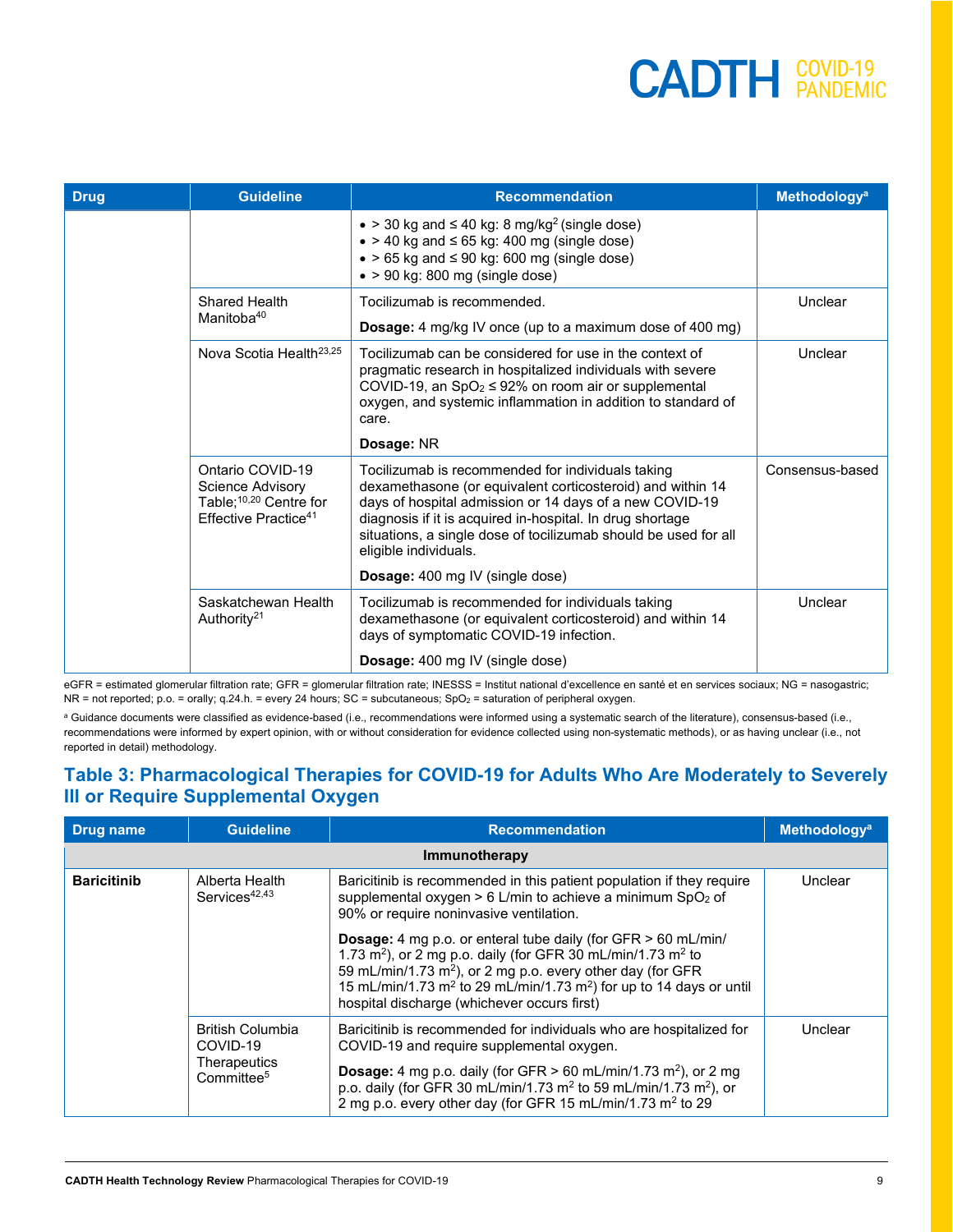| <b>Drug name</b>     | <b>Guideline</b>                                                                               | <b>Recommendation</b>                                                                                                                                                                                                                                                                                                                                            | <b>Methodology<sup>a</sup></b> |
|----------------------|------------------------------------------------------------------------------------------------|------------------------------------------------------------------------------------------------------------------------------------------------------------------------------------------------------------------------------------------------------------------------------------------------------------------------------------------------------------------|--------------------------------|
|                      |                                                                                                | mL/min/1.73 m <sup>2</sup> ) up to 14 days, or until hospital discharge<br>(whichever occurs first)                                                                                                                                                                                                                                                              |                                |
|                      | INESSS <sup>16,31</sup>                                                                        | Baricitinib is recommended for those receiving supplemental<br>oxygen as an alternative to tocilizumab or sarilumab during drug<br>shortages. It is recommended in addition to dexamethasone if<br>systemic inflammation is present.                                                                                                                             | Evidence-based                 |
|                      |                                                                                                | <b>Dosage:</b> 4 mg p.o. daily (for GFR $\geq$ 60 mL/min/1.73 m <sup>2</sup> ), or 2 mg<br>p.o. daily (for GFR 30 mL/min/1.73 m <sup>2</sup> to 59 mL/min/1.73 m <sup>2</sup> ), or<br>1 mg p.o. daily (for GFR 15 mL/min/1.73 m <sup>2</sup> to 29 mL/min/1.73 m <sup>2</sup> )<br>up to 14 days, or until discharge from hospital (whichever occurs<br>first). |                                |
|                      | Shared Health<br>Manitoba <sup>40</sup>                                                        | Baricitinib is recommended as an alternative to tocilizumab during<br>drug shortages.                                                                                                                                                                                                                                                                            | Unclear                        |
|                      |                                                                                                | Dosage: 4 mg p.o. or NG daily for 14 days (or until hospital<br>discharge, if sooner)                                                                                                                                                                                                                                                                            |                                |
|                      | Nova Scotia<br>Health <sup>23,25</sup>                                                         | Baricitinib is recommended for consideration in the context of<br>pragmatic research.                                                                                                                                                                                                                                                                            | Unclear                        |
|                      |                                                                                                | Dosage: NR                                                                                                                                                                                                                                                                                                                                                       |                                |
|                      | Ontario COVID-19<br><b>Science Advisory</b><br>Table; <sup>20,27</sup> Centre<br>for Effective | Baricitinib is recommended in drug shortage situations for<br>individuals who are receiving recommended doses of<br>dexamethasone therapy (or equivalent corticosteroid) or who have<br>a contraindication to corticosteroid treatment.                                                                                                                          | Consensus-<br>based            |
|                      | Practice <sup>41</sup>                                                                         | Dosage: 4 mg p.o. or NG daily for 14 days (or until discharge if<br>sooner).                                                                                                                                                                                                                                                                                     |                                |
| <b>Dexamethasone</b> | Alberta Health                                                                                 | Dexamethasone is strongly recommended.                                                                                                                                                                                                                                                                                                                           | Unclear                        |
|                      | Services <sup>42,43</sup>                                                                      | Dosage: 6 mg IV or p.o. for 10 days or until individual is off<br>supplemental oxygen or discharged.                                                                                                                                                                                                                                                             |                                |
|                      | <b>British Columbia</b>                                                                        | Dexamethasone is strongly recommended.                                                                                                                                                                                                                                                                                                                           | Unclear                        |
|                      | COVID-19<br>Therapeutics<br>Committee <sup>5</sup>                                             | Dosage: 6 mg IV, SC, or p.o. q.24.h. for up to 10 days, unless<br>higher doses are clinically indicated                                                                                                                                                                                                                                                          |                                |
|                      | INESSS <sup>7,13</sup>                                                                         | Dexamethasone is recommended if individuals require<br>supplemental oxygen.                                                                                                                                                                                                                                                                                      | Evidence-based                 |
|                      |                                                                                                | Dosage: 6 mg p.o. or IV daily for 10 days or until discharge                                                                                                                                                                                                                                                                                                     |                                |
|                      | <b>Shared Health</b><br>Manitoba <sup>40</sup>                                                 | Dexamethasone is recommended if individuals require<br>supplemental oxygen.                                                                                                                                                                                                                                                                                      | Unclear                        |
|                      |                                                                                                | Dosage: 6 mg p.o. or IV daily for 10 days                                                                                                                                                                                                                                                                                                                        |                                |
|                      | Nova Scotia<br>Health <sup>23,25</sup>                                                         | Dexamethasone is recommended for routine care for individuals<br>with $SpO2 < 94%$ on room air or supplemental oxygen.                                                                                                                                                                                                                                           | Unclear                        |
|                      |                                                                                                | Dosage: 6 mg p.o. or IV daily for 10 days or until discharge                                                                                                                                                                                                                                                                                                     |                                |
|                      | Ontario COVID-19<br>Science Advisory                                                           | Dexamethasone is recommended.                                                                                                                                                                                                                                                                                                                                    | Unclear                        |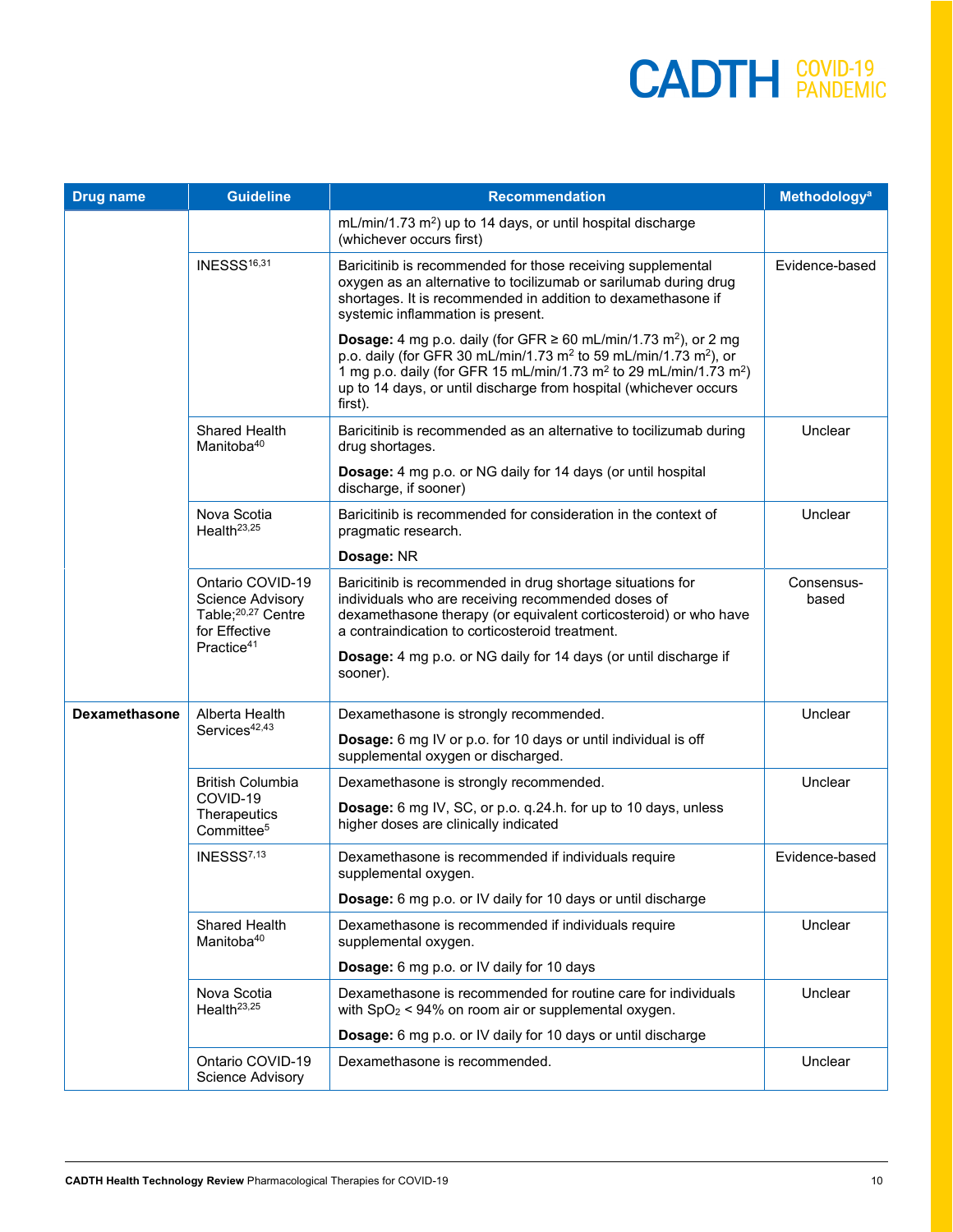| <b>Drug name</b> | <b>Guideline</b>                                                                        | <b>Recommendation</b>                                                                                                                                                                                                                                                     | <b>Methodology<sup>a</sup></b> |
|------------------|-----------------------------------------------------------------------------------------|---------------------------------------------------------------------------------------------------------------------------------------------------------------------------------------------------------------------------------------------------------------------------|--------------------------------|
|                  | Table; <sup>20</sup> Centre for<br>Effective Practice <sup>41</sup>                     | If individuals are discharged with home-based oxygen therapy,<br>dexamethasone may be considered.                                                                                                                                                                         |                                |
|                  |                                                                                         | Dosage: In hospitalized individuals, 6 mg p.o. or IV daily for 10<br>days (or until discharge if sooner); in discharged individuals, 6 mg<br>p.o. daily until supplemental oxygen is no longer required (for a<br>maximum of 10 days)                                     |                                |
|                  | Saskatchewan                                                                            | Dexamethasone is recommended.                                                                                                                                                                                                                                             | Unclear                        |
|                  | Health Authority <sup>21</sup>                                                          | Dosage: 6 mg p.o. or IV daily for 10 days (or until discharge from<br>hospital)                                                                                                                                                                                           |                                |
|                  |                                                                                         | <b>Antivirals</b>                                                                                                                                                                                                                                                         |                                |
| Remdesivir       | Alberta Health<br>Services <sup>42,43</sup>                                             | Remdesivir is recommended for individuals with confirmed<br>COVID-19 pneumonia who are not invasively mechanically<br>ventilated.                                                                                                                                         | Unclear                        |
|                  |                                                                                         | Dosage: NR                                                                                                                                                                                                                                                                |                                |
|                  | <b>British Columbia</b><br>COVID-19<br>Therapeutics<br>Committee <sup>5</sup>           | Remdesivir has not demonstrated benefit in survival, progression<br>to ventilation, or length of hospital stay, and remains uncertain with<br>respect to shortening time to recovery by 5 days. Further<br>evaluation in approved clinical trials is strongly encouraged. | Unclear                        |
|                  |                                                                                         | Dosage: NR                                                                                                                                                                                                                                                                |                                |
|                  | INESSS32,33                                                                             | Remdesivir should be considered on a case-by-case basis for<br>those requiring supplemental oxygen.                                                                                                                                                                       | Evidence-based                 |
|                  |                                                                                         | Dosage: 200 mg IV on day 1, then 100 mg IV daily starting on day<br>2. Maximum treatment duration is 10 days.                                                                                                                                                             |                                |
|                  | Nova Scotia<br>Health <sup>23,25</sup>                                                  | Remdesivir is recommended for consideration in the context of<br>pragmatic research.                                                                                                                                                                                      | Unclear                        |
|                  |                                                                                         | Dosage: NR                                                                                                                                                                                                                                                                |                                |
|                  | Ontario COVID-19                                                                        | Remdesivir is recommended.                                                                                                                                                                                                                                                | Unclear                        |
|                  | Science Advisory<br>Table; <sup>20</sup> Centre for<br>Effective Practice <sup>41</sup> | Dosage: 200 mg IV on day 1, then 100 mg IV daily for 4 days                                                                                                                                                                                                               |                                |
|                  | Saskatchewan<br>Health Authority <sup>21</sup>                                          | Remdesivir may be considered for individuals on low-flow<br>supplemental oxygen despite limited benefit.                                                                                                                                                                  | Unclear                        |
|                  |                                                                                         | Dosage: 200 mg IV on day 1 followed by 100 mg IV daily for 4<br>days                                                                                                                                                                                                      |                                |
|                  |                                                                                         | <b>Monoclonal antibodies</b>                                                                                                                                                                                                                                              |                                |
| <b>Sarilumab</b> | Alberta Health<br>Services <sup>42,43</sup>                                             | Sarilumab is recommended for individuals who are severely ill, if<br>they require supplemental oxygen > 6 L/min to achieve a minimum<br>SpO <sub>2</sub> of 90% or require noninvasive ventilation.                                                                       | Evidence-based                 |
|                  |                                                                                         | Dosage: 400 mg IV (single dose)                                                                                                                                                                                                                                           |                                |
|                  | <b>British Columbia</b><br>COVID-19<br>Therapeutics<br>Committee <sup>5</sup>           | Sarilumab is not currently recommended for individuals receiving<br>low-flow oxygen support due to drug shortages.                                                                                                                                                        | Unclear                        |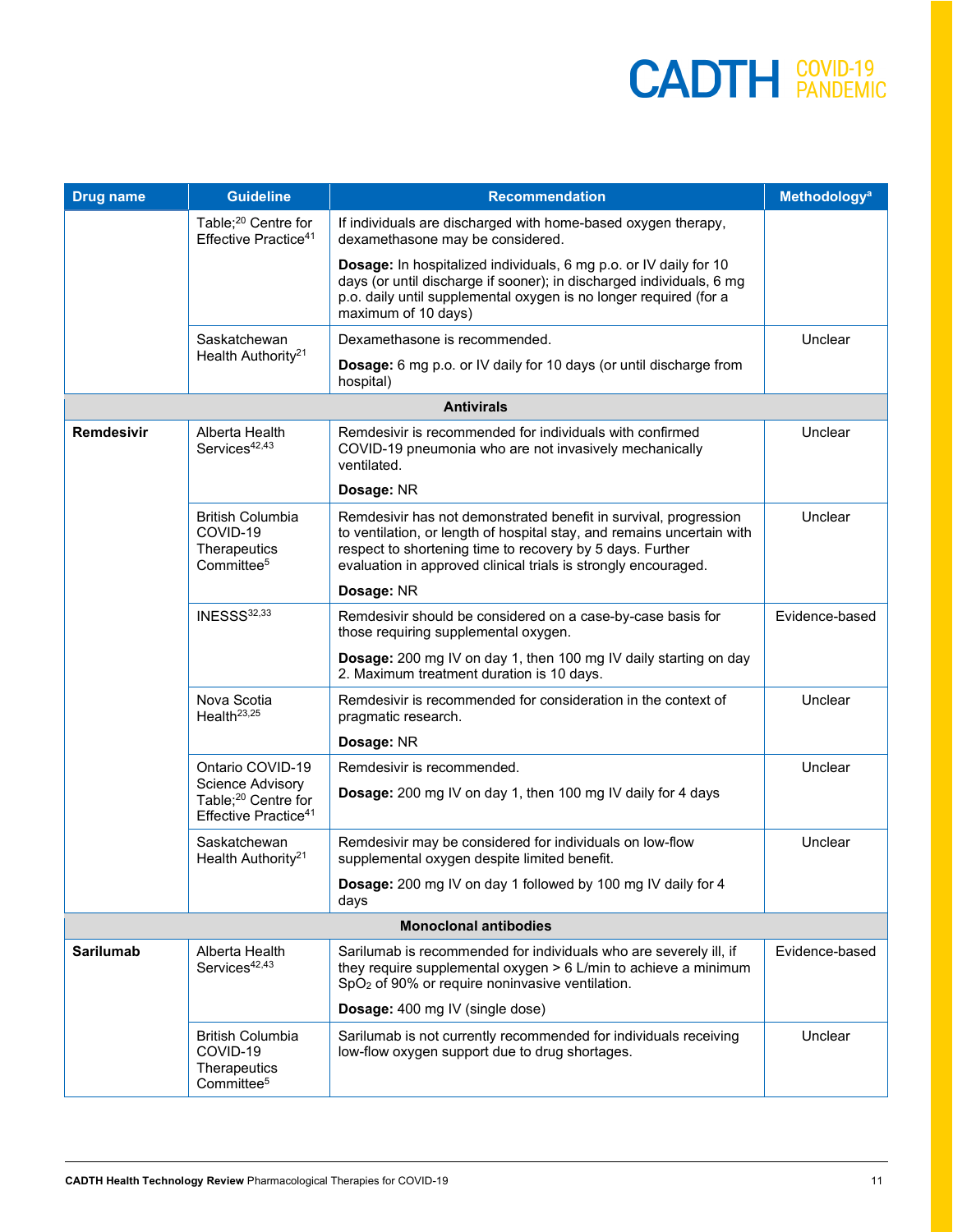| <b>Drug name</b>  | <b>Guideline</b>                                                                                                   | <b>Recommendation</b>                                                                                                                                                                                                                | <b>Methodology<sup>a</sup></b> |
|-------------------|--------------------------------------------------------------------------------------------------------------------|--------------------------------------------------------------------------------------------------------------------------------------------------------------------------------------------------------------------------------------|--------------------------------|
|                   | INESSS <sup>14,15</sup>                                                                                            | Sarilumab is recommended when individuals require supplemental<br>oxygen, and in combination with dexamethasone if CRP ≥ 75 mg/L.                                                                                                    | Evidence-based                 |
|                   |                                                                                                                    | Dosage: In individuals weighing 40 kg or more, 400 mg IV (single<br>dose)                                                                                                                                                            |                                |
|                   | Shared Health<br>Manitoba <sup>40</sup>                                                                            | Sarilumab is recommended as an alternative to tocilizumab during<br>drug shortages.                                                                                                                                                  | Unclear                        |
|                   |                                                                                                                    | <b>Dosage:</b> 400 mg IV (single dose)                                                                                                                                                                                               |                                |
|                   | Nova Scotia<br>Health <sup>23,25</sup>                                                                             | Sarilumab may be used on a case-by-case basis in the context<br>of pragmatic research in individuals with severe symptomatic<br>COVID-19 requiring critical care for organ support.                                                  | Unclear                        |
|                   |                                                                                                                    | Dosage: NR                                                                                                                                                                                                                           |                                |
|                   | Ontario COVID-19<br>Science Advisory                                                                               | Sarilumab should be used for all eligible individuals in drug<br>shortage situations.                                                                                                                                                | Unclear                        |
|                   | Table; <sup>20</sup> Centre for<br>Effective Practice <sup>41</sup>                                                | Dosage: 400 mg IV (single dose)                                                                                                                                                                                                      |                                |
|                   | Saskatchewan<br>Health Authority <sup>21</sup>                                                                     | Sarilumab is not currently recommended due to limited drug<br>supply. It should be reserved for individuals with greatest severity<br>of illness.                                                                                    | Unclear                        |
| <b>Sotrovimab</b> | Alberta Health<br>Services <sup>42,43</sup>                                                                        | Sotrovimab is recommended in certain high-risk individuals<br>admitted for non-COVID-19 reasons. It is not recommended for<br>individuals hospitalized because of COVID-19.                                                          | Evidence-based                 |
|                   |                                                                                                                    | Dosage: NR                                                                                                                                                                                                                           |                                |
|                   | <b>British Columbia</b><br>COVID-19<br>Therapeutics<br>Committee <sup>5</sup>                                      | Sotrovimab should not be used until there is evidence to support its<br>use and recommendations are issued.                                                                                                                          | Unclear                        |
|                   | Shared Health<br>Manitoba <sup>29,40</sup>                                                                         | Sortovimab may be considered if the individual requires low-flow<br>oxygen, the duration of COVID-19 symptoms is $\leq$ 9 days, and they<br>are seronegative for SARS-CoV-2 anti-spike antibody within the 9-<br>day symptom window. | Unclear                        |
|                   |                                                                                                                    | Dosage: 500 mg IV (single dose)                                                                                                                                                                                                      |                                |
|                   | Ontario COVID-19<br><b>Science Advisory</b><br>Table; <sup>20</sup> Centre for<br>Effective Practice <sup>41</sup> | Sotrovimab is not recommended due to reduced neutralizing<br>activity against Omicron subvariant BA.2.                                                                                                                               | Consensus-<br>based            |
|                   | Saskatchewan<br>Health Authority <sup>21</sup>                                                                     | Sotrovimab is not currently recommended because it has not<br>demonstrated benefit in existing trials of hospitalized individuals<br>with COVID-19.                                                                                  | Unclear                        |
| Tocilizumab       | Alberta Health<br>Services <sup>42,43</sup>                                                                        | Tocilizumab is recommended if individuals require supplemental<br>oxygen $> 6$ L/min to achieve a minimum SpO <sub>2</sub> of 90% or they<br>require noninvasive ventilation.                                                        | Unclear                        |
|                   |                                                                                                                    | <b>Dosage:</b> In individuals weighing $\leq 40$ kg, 8 mg/kg (single dose); in<br>individuals weighing > 40 kg, 400 mg (single dose)                                                                                                 |                                |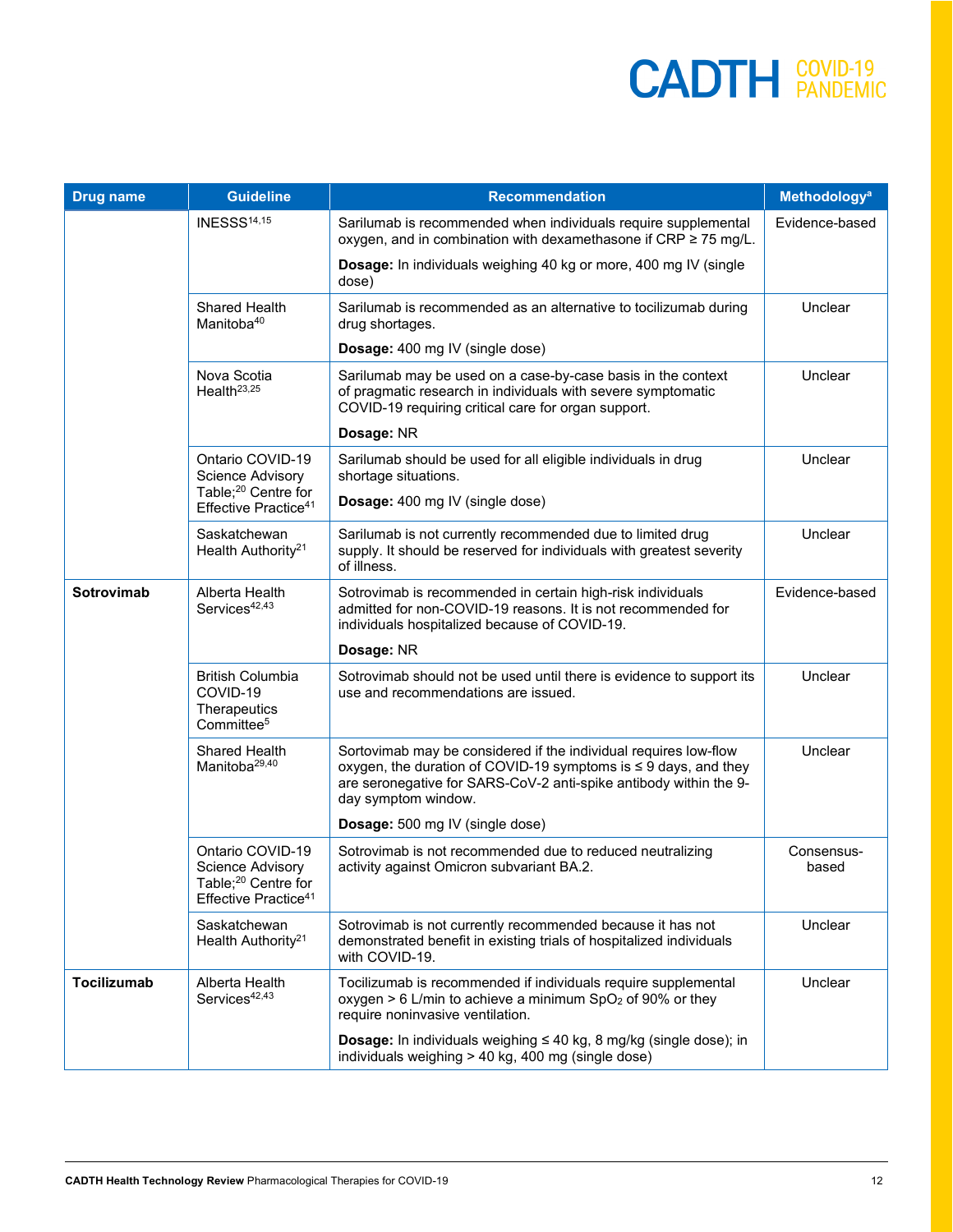| <b>Drug name</b> | <b>Guideline</b>                                                                                                         | <b>Recommendation</b>                                                                                                                                                                                                                                                                                                                               | <b>Methodology<sup>a</sup></b> |
|------------------|--------------------------------------------------------------------------------------------------------------------------|-----------------------------------------------------------------------------------------------------------------------------------------------------------------------------------------------------------------------------------------------------------------------------------------------------------------------------------------------------|--------------------------------|
|                  | <b>British Columbia</b><br>COVID-19<br>Therapeutics<br>Committee <sup>5</sup>                                            | Tocilizumab is not currently recommended for individuals receiving<br>low-flow oxygen support due to drug shortages.                                                                                                                                                                                                                                | Unclear                        |
|                  | Shared Health<br>Manitoba <sup>40</sup>                                                                                  | Tocilizumab is recommended after consultation with ICU if there is<br>evidence of disease progression and systemic inflammation<br>(should only be given with corticosteroids).                                                                                                                                                                     | Unclear                        |
|                  |                                                                                                                          | <b>Dosage:</b> 4 mg/kg IV once (up to a maximum dose of 400 mg)                                                                                                                                                                                                                                                                                     |                                |
|                  | <b>INESSS<sup>14,15</sup></b>                                                                                            | Tocilizumab is recommended when individuals require<br>supplemental oxygen, in combination with dexamethasone if CRP<br>$\geq$ 75 mg/L.                                                                                                                                                                                                             | Evidence-based                 |
|                  |                                                                                                                          | Dosage: In individuals who weigh<br>$\bullet \leq 30$ kg: 12 mg/kg <sup>2</sup> (single dose)<br>$\bullet$ > 30 kg and $\leq$ 40 kg: 8 mg/kg <sup>2</sup> (single dose)<br>$\bullet$ > 40 kg and $\leq$ 65 kg: 400 mg (single dose)<br>$\bullet$ > 65 kg and $\leq$ 90 kg: 600 mg (single dose)<br>$\bullet$ > 90 kg: 800 mg (single dose)          |                                |
|                  | Nova Scotia<br>Health <sup>23,25</sup>                                                                                   | Tocilizumab can be considered for use in the context of pragmatic<br>research in hospitalized individuals with severe COVID-19, an<br>$SpO2 \le 92\%$ on room air or supplemental oxygen, and systemic<br>inflammation in addition to standard of care.                                                                                             | Unclear                        |
|                  |                                                                                                                          | Dosage: NR                                                                                                                                                                                                                                                                                                                                          |                                |
|                  | Ontario COVID-19<br><b>Science Advisory</b><br>Table; <sup>10,20</sup> Centre<br>for Effective<br>Practice <sup>41</sup> | Tocilizumab is recommended for individuals who have evidence of<br>systemic inflammation and have evidence of disease progression<br>despite 24 hours to 48 hours of recommended doses of<br>dexamethasone therapy, and they are within 14 days of hospital<br>admission (or 14 days of a new COVID-19 diagnosis if it is<br>acquired in-hospital). | Consensus-<br>based            |
|                  |                                                                                                                          | <b>Dosage:</b> 400 mg IV (single dose)                                                                                                                                                                                                                                                                                                              |                                |
|                  | Saskatchewan<br>Health Authority <sup>21</sup>                                                                           | Tocilizumab is not currently recommended due to limited drug<br>supply. It should be reserved for individuals with greatest severity<br>of illness.                                                                                                                                                                                                 | Unclear                        |

CRP = C-reactive protein; GFR = glomerular filtration rate; ICU = intensive care unit; INESSS = Institut national d'excellence en santé et en services sociaux; NG = nasogastric; NR = not reported; p.o. = orally; q.24.h. = every 24 hours; SC = subcutaneous; SpO<sub>2</sub> = saturation of peripheral oxygen.

a Guidance documents were classified as evidence-based (i.e., recommendations were informed using a systematic search of the literature), consensus-based (i.e., recommendations were informed by expert opinion, with or without consideration for evidence collected using non-systematic methods), or as having unclear (i.e., not reported in detail) methodology.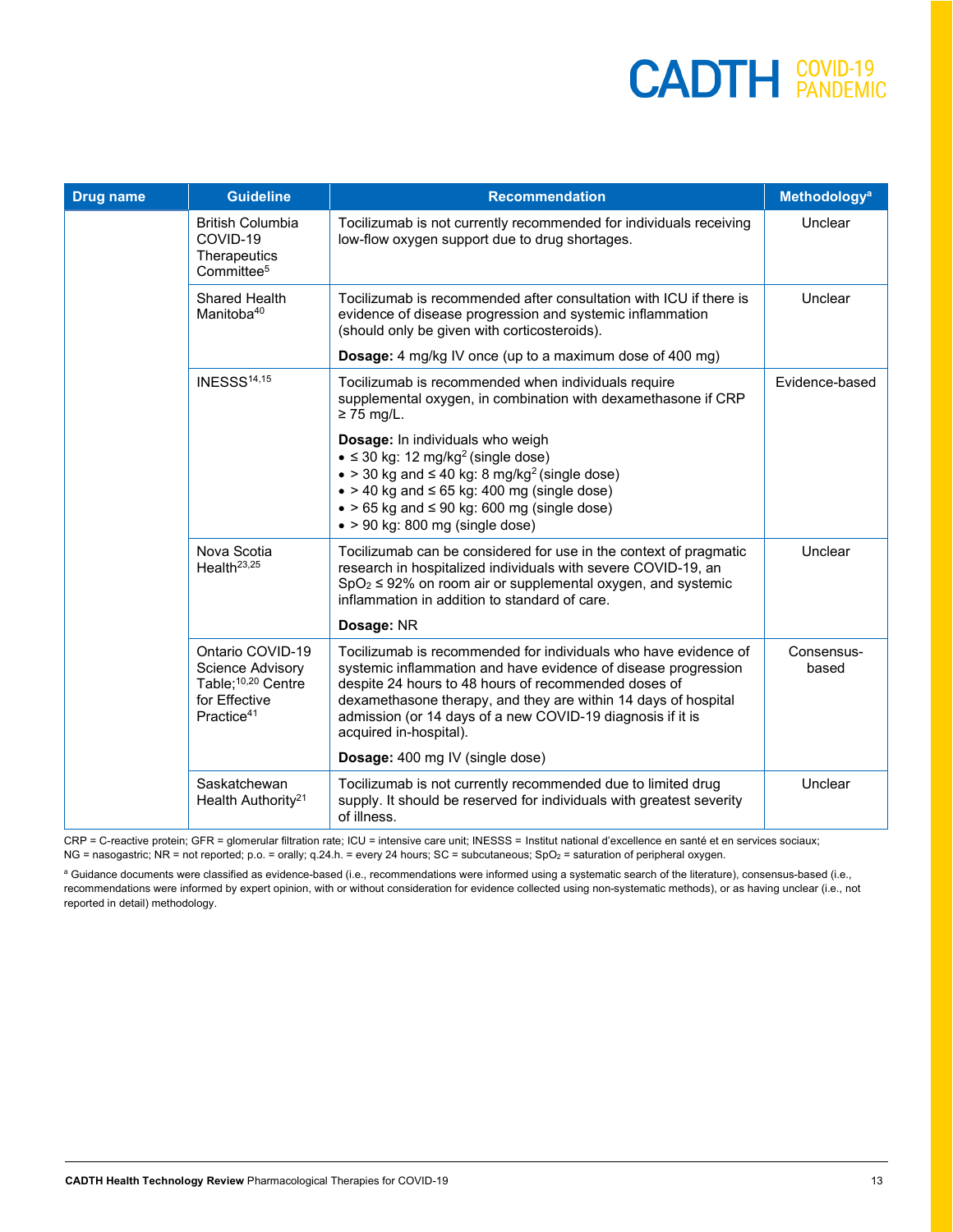#### <span id="page-13-0"></span>**Table 4: Pharmacological Therapies for COVID-19 for Adults Who Are Mildly Ill or Outpatients**

| <b>Drug</b>        | <b>Guideline</b>                                                                                                     | <b>Recommendation</b>                                                                                                                                                                                                                                            | <b>Methodology<sup>a</sup></b> |
|--------------------|----------------------------------------------------------------------------------------------------------------------|------------------------------------------------------------------------------------------------------------------------------------------------------------------------------------------------------------------------------------------------------------------|--------------------------------|
|                    |                                                                                                                      | Immunotherapy                                                                                                                                                                                                                                                    |                                |
| <b>Budesonide</b>  | Alberta Health<br>Services <sup>42,43</sup>                                                                          | Inhaled budesonide via dry powder inhaler may be recommended.<br>Dosage: NR                                                                                                                                                                                      | Unclear                        |
|                    | <b>British Columbia</b><br>COVID-19<br>Therapeutics<br>Committee <sup>39</sup>                                       | Inhaled budesonide may be considered on a case-by-case basis in<br>individuals who have lower respiratory tract symptoms for purposes<br>of symptom relief.<br>Dosage: 800 mcg twice daily for 14 days.                                                          | Unclear                        |
|                    | <b>Shared Health</b><br>Manitoba <sup>40</sup>                                                                       | Budesonide may be considered if antivirals or monoclonals are<br>unavailable or contraindicated.<br>Dosage: 800 mcg twice daily for 14 days if symptom duration is                                                                                               | Unclear                        |
|                    | Nova Scotia<br>Health <sup>24,25</sup>                                                                               | $\leq 7$ days.<br>Budesonide dry powder inhaler may be considered for routine care<br>and should be initiated within 14 days of symptom onset.<br>Dosage: 800 mcg inhaled twice daily for 14 days or until symptom                                               | Unclear                        |
|                    | Ontario COVID-19<br><b>Science Advisory</b><br>Table; <sup>8,20</sup> Centre for<br>Effective Practice <sup>41</sup> | recovery.<br>If remdesivir and nirmatrelyir-ritonavir are unavailable or<br>contraindicated, budesonide may be considered in individuals who<br>are at both standard risk and higher risk for severe disease.<br>Dosage: 800 mcg inhaled twice daily for 14 days | Consensus-<br>based            |
|                    | Saskatchewan<br>Health Authority <sup>22</sup>                                                                       | Budesonide should not be offered to individuals until further<br>scientific evidence is available.                                                                                                                                                               | Unclear                        |
| <b>Fluvoxamine</b> | Alberta Health<br>Services <sup>42,43</sup>                                                                          | There is insufficient evidence to recommend routine use of<br>fluvoxamine.                                                                                                                                                                                       | Evidence-<br>based             |
|                    | <b>British Columbia</b><br>COVID-19<br>Therapeutics<br>Committee <sup>39</sup>                                       | Fluvoxamine is not recommended due to low certainty of benefit<br>and potential risk of adverse events associated with the dose<br>evaluated (100 mg p.o. twice daily), especially in vulnerable<br>individuals and older adults.                                | Unclear                        |
|                    | Shared Health<br>Manitoba <sup>40</sup>                                                                              | Fluvoxamine may be considered if antivirals and monoclonals are<br>unavailable or contraindicated and if symptom duration is $\leq 7$ days.                                                                                                                      | Unclear                        |
|                    |                                                                                                                      | Dosage: 50 mg p.o. daily for 1 day followed by 50 mg twice daily<br>for 1 day, then 100 mg p.o. twice daily for total treatment course of<br>15 days.                                                                                                            |                                |
|                    | Nova Scotia<br>Health <sup>24,25</sup>                                                                               | Fluvoxamine is not recommended.                                                                                                                                                                                                                                  | Unclear                        |
|                    | Ontario COVID-19<br>Science Advisory<br>Table; <sup>20</sup> Centre for<br>Effective Practice <sup>41</sup>          | If remdesivir and nirmatrelvir-ritonavir are unavailable or<br>contraindicated, fluvoxamine may be considered in individuals with<br>both standard and higher risk for severe disease presenting within<br>7 days of symptom onset.                              | Unclear                        |
|                    |                                                                                                                      | Dosage: 50 mg p.o. daily titrated up to 100 mg p.o. twice daily for a<br>total of 15 days                                                                                                                                                                        |                                |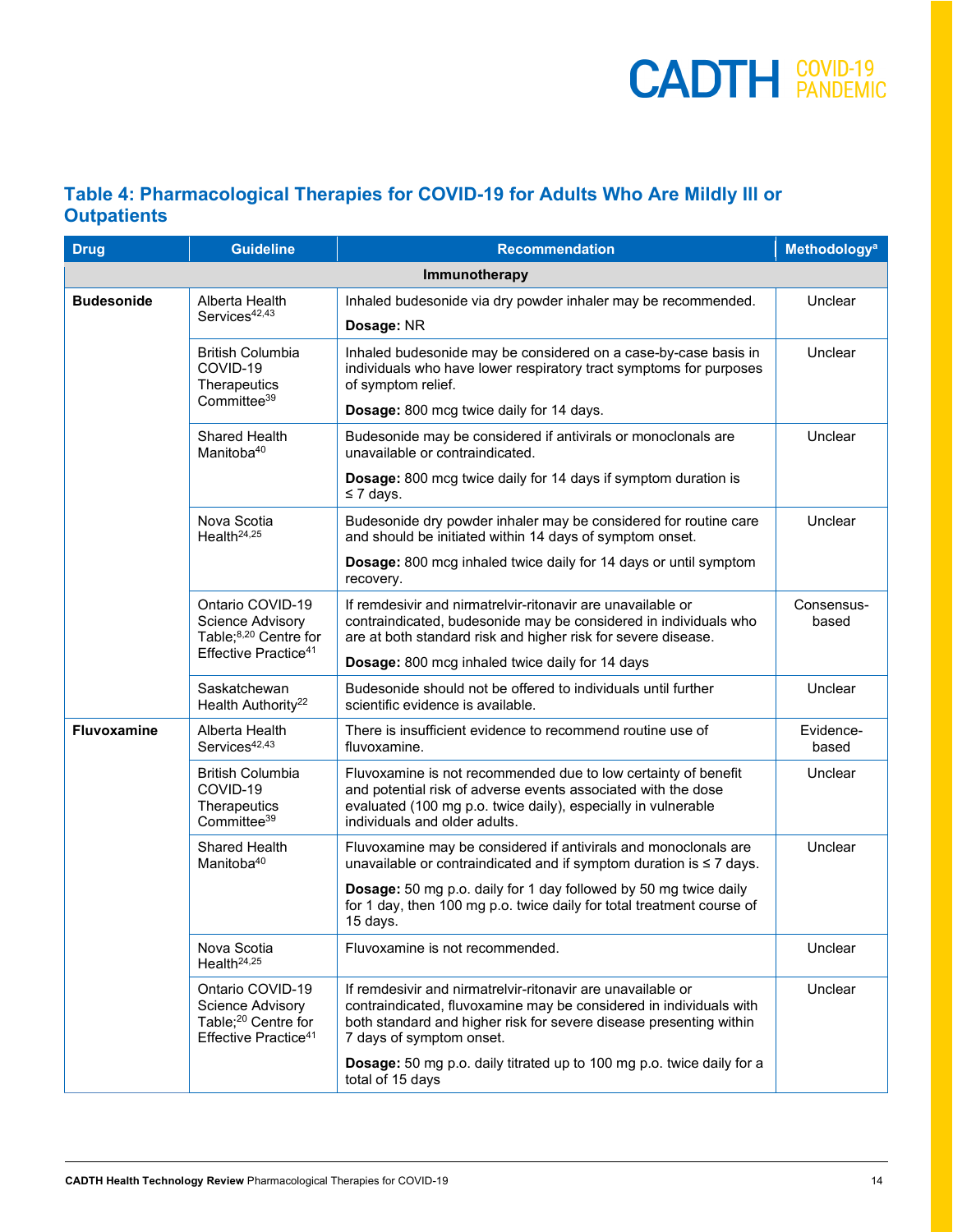| <b>Drug</b>                              | <b>Guideline</b>                                                                  | <b>Recommendation</b>                                                                                                                                                                                                                                                                                                                 | Methodology <sup>a</sup> |
|------------------------------------------|-----------------------------------------------------------------------------------|---------------------------------------------------------------------------------------------------------------------------------------------------------------------------------------------------------------------------------------------------------------------------------------------------------------------------------------|--------------------------|
|                                          | Saskatchewan<br>Health Authority <sup>22</sup>                                    | Fluvoxamine should not be offered to individuals until further<br>scientific evidence is available.                                                                                                                                                                                                                                   | Unclear                  |
|                                          |                                                                                   | <b>Antivirals</b>                                                                                                                                                                                                                                                                                                                     |                          |
| Nirmatrelvir-<br>ritonavir<br>(Paxlovid) | Alberta Health<br>Services <sup>42,43</sup>                                       | Nirmatrelvir-ritonavir is recommended for individuals who meet<br>provincially outlined eligibility criteria.                                                                                                                                                                                                                         | Unclear                  |
|                                          |                                                                                   | Dosage: NR                                                                                                                                                                                                                                                                                                                            |                          |
|                                          | <b>British Columbia</b><br>COVID-19                                               | Nirmatrelvir-ritonavir is recommended within 5 days of symptom<br>onset to individuals with ≥ 5% risk for hospitalization for COVID-19.                                                                                                                                                                                               | Unclear                  |
|                                          | Therapeutics<br>Committee <sup>28,39</sup>                                        | Nirmatrelvir-ritonavir is suggested within 5 days of symptom<br>onset to individuals with a 3% to 4% risk of hospitalization from<br>COVID-19.                                                                                                                                                                                        |                          |
|                                          |                                                                                   | Dosage: 300 mg nirmatrelvir and 100 mg ritonavir p.o. twice daily<br>for 5 days (both populations)                                                                                                                                                                                                                                    |                          |
|                                          | Shared Health<br>Manitoba <sup>30,40</sup>                                        | Nirmatrelvir-ritonavir can be considered based on patient<br>preference and sotrovimab availability, and if symptom duration is<br>$\leq$ 5 days.                                                                                                                                                                                     | Unclear                  |
|                                          |                                                                                   | Dosage: 300 mg nirmatrelvir and 100 mg ritonavir p.o. twice daily<br>for 5 days                                                                                                                                                                                                                                                       |                          |
|                                          | INESSS34,35                                                                       | Nirmatrelvir-ritonavir can be considered if symptoms have been<br>present for ≤ 5 days, unless contraindicated.                                                                                                                                                                                                                       | Evidence-<br>based       |
|                                          |                                                                                   | Dosage: 300 mg nirmatrelvir and 100 mg ritonavir p.o. twice daily<br>for 5 days. In individuals with moderate renal impairment, the<br>dosage should be reduced to 150 mg nirmatrelvir and 100 mg<br>ritonavir taken together twice daily for 5 days.                                                                                 |                          |
|                                          | Nova Scotia<br>Health <sup>24,25</sup>                                            | Nirmatrelvir-ritonavir is recommended for routine care in individuals<br>with a confirmed positive COVID-19 test result and who are at high<br>risk for progression to severe disease. Treatment should be initiated<br>within 5 days of symptom onset.                                                                               | Unclear                  |
|                                          |                                                                                   | Dosage: NR                                                                                                                                                                                                                                                                                                                            |                          |
|                                          | Ontario COVID-19<br><b>Science Advisory</b><br>Table; <sup>20,26</sup> Centre for | Nirmatrelvir-ritonavir is recommended for individuals who are at<br>high risk of severe disease if they present within 5 days of symptom<br>onset.                                                                                                                                                                                    | Consensus-<br>based      |
|                                          | Effective Practice <sup>41</sup>                                                  | Nirmatrelvir-ritonavir is not recommended in individuals with severe<br>renal impairment. It should be preferentially deployed in regions and<br>to populations where administration is a barrier to IV medication.                                                                                                                   |                          |
|                                          |                                                                                   | Dosage: 300 mg nirmatrelvir (two 150 mg tablets) with 100 mg<br>ritonavir (one 100 mg tablet), with all 3 tablets taken together orally<br>twice daily for 5 days. In individuals with moderate renal<br>impairment, the dose should be reduced to 150 mg nirmatrelvir and<br>100 mg ritonavir taken together twice daily for 5 days. |                          |
|                                          | Saskatchewan<br>Health Authority <sup>22</sup>                                    | Nirmatrelvir-ritonavir is recommended. Individuals must be within<br>5 days of symptom onset, have no identified medical<br>contraindications and/or drug-drug interactions, and meet clinical<br>criteria for high risk of disease progression.                                                                                      | Unclear                  |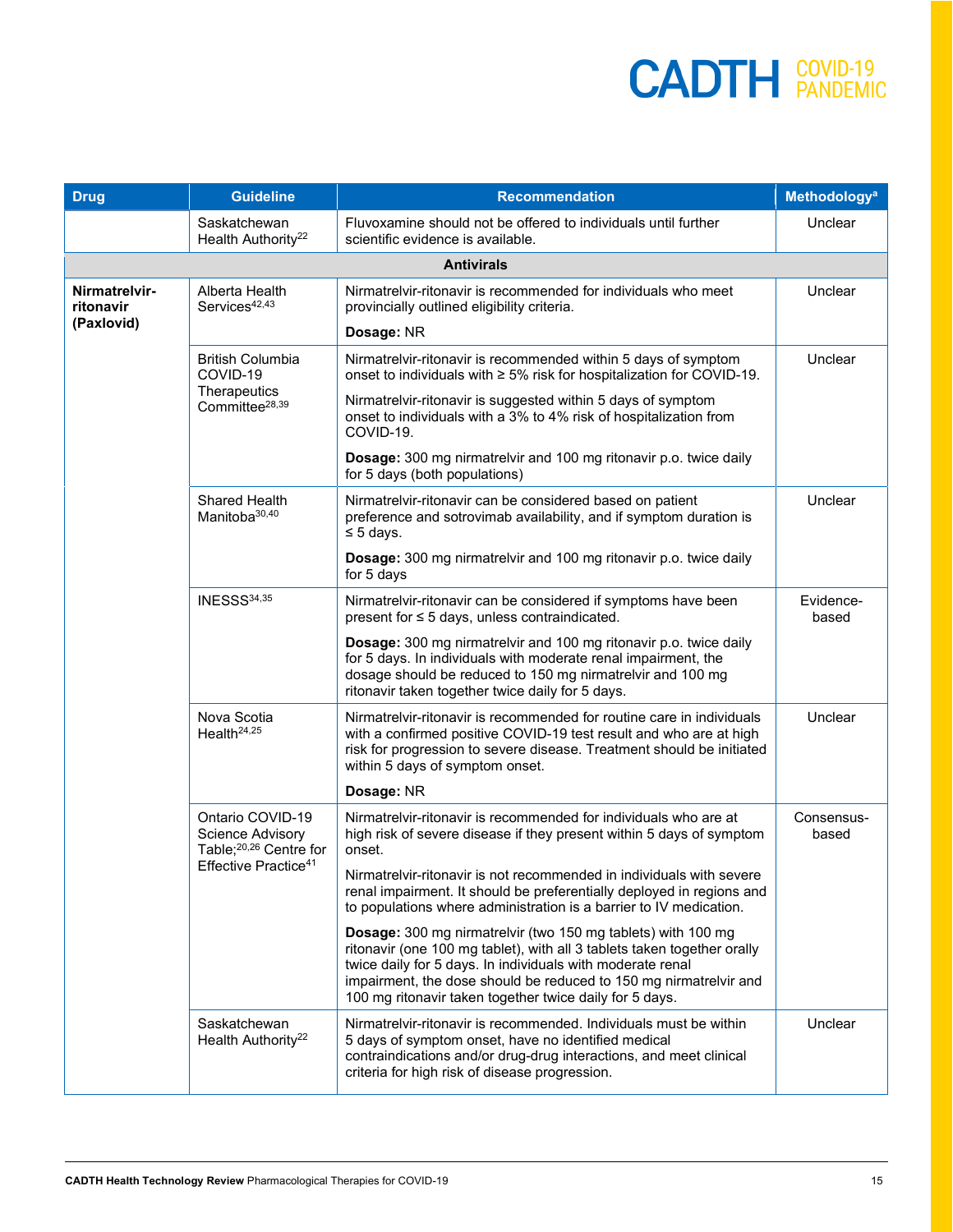| <b>Drug</b>               | <b>Guideline</b>                                                                                            | <b>Recommendation</b>                                                                                                                                                                                                                       | <b>Methodology<sup>a</sup></b> |
|---------------------------|-------------------------------------------------------------------------------------------------------------|---------------------------------------------------------------------------------------------------------------------------------------------------------------------------------------------------------------------------------------------|--------------------------------|
|                           |                                                                                                             | Dosage: (300 mg nirmatrelvir and 100 mg ritonavir p.o. twice daily<br>for eGFR $\ge$ 50 mL/min/1.73 m <sup>2</sup> , or 150 mg nirmatrelvir and 100 mg<br>ritonavir p.o. twice daily for eGFR 30-59 mL/min/1.73 m <sup>2</sup> ) for 5 days |                                |
| Remdesivir                | Alberta Health<br>Services <sup>42,43</sup>                                                                 | Remdesivir is not recommended for mildly ill individuals. Although<br>evidence suggests there is a benefit, due to supply concerns, use<br>should be reserved for more severely ill individuals.                                            | Unclear                        |
|                           | <b>British Columbia</b><br>COVID-19                                                                         | Remdesivir can be considered within 7 days of symptom onset as<br>an alternative to nirmatrelvir-ritonavir or sotrovimab.                                                                                                                   | Unclear                        |
|                           | Therapeutics<br>Committee <sup>39</sup>                                                                     | Dosage: 200 mg IV on day 1, followed by 100 mg IV on day 2 and<br>day 3                                                                                                                                                                     |                                |
|                           | INESSS32,33                                                                                                 | Remdesivir may be considered within 7 days of symptom onset<br>unless contraindicated.                                                                                                                                                      | Evidence-<br>based             |
|                           |                                                                                                             | Dosage: 200 mg IV on day 1, followed by 100 mg IV on day 2 and<br>day 3                                                                                                                                                                     |                                |
|                           | Shared Health<br>Manitoba <sup>40</sup>                                                                     | Remdesivir can be considered based on patient preference and<br>sotrovimab availability, and if symptom duration is ≤ 7 days.                                                                                                               | Unclear                        |
|                           |                                                                                                             | Dosage: 200 mg IV on day 1, followed by 100 mg IV daily for 2<br>days                                                                                                                                                                       |                                |
|                           | Nova Scotia<br>Health <sup>24,25</sup>                                                                      | Remdesivir should be considered for routine care on a case-by-<br>case basis in individuals with a confirmed positive COVID-19 test<br>result who are at high risk for progression to severe disease.                                       | Unclear                        |
|                           |                                                                                                             | Dosage: NR                                                                                                                                                                                                                                  |                                |
|                           | Ontario COVID-19<br>Science Advisory<br>Table; <sup>20</sup> Centre for                                     | Remdesivir is recommended for individuals at high risk for severe<br>disease if they present within 7 days of symptom onset.<br>Dosage: 200 mg IV on day 1, then 100 mg IV daily for 2 days                                                 | Consensus-<br>based            |
|                           | Effective Practice <sup>41</sup>                                                                            |                                                                                                                                                                                                                                             |                                |
|                           | Saskatchewan<br>Health Authority <sup>22</sup>                                                              | Remdesivir may be used in the event of future drug shortages but is<br>not presently being made available due to logistical challenges in<br>drug administration.                                                                           | Unclear                        |
|                           |                                                                                                             | Dosage: NR                                                                                                                                                                                                                                  |                                |
|                           |                                                                                                             | <b>Monoclonal antibodies</b>                                                                                                                                                                                                                |                                |
| Casirivimab-<br>imdevimab | Alberta Health<br>Services <sup>42,43</sup>                                                                 | Casirivimab-imdevimab is not recommended.                                                                                                                                                                                                   | Unclear                        |
|                           | <b>British Columbia</b><br>COVID-19<br>Therapeutics<br>Committee <sup>39</sup>                              | Casirivimab-imdevimab is no longer recommended in any<br>population due to its lack of neutralization activity against the<br>Omicron variant.                                                                                              | Unclear                        |
|                           | Nova Scotia<br>Health <sup>24,25</sup>                                                                      | Casirivimab-imdevimab may be used on a case-by-case basis in<br>individuals who are at high risk for progression to severe disease.                                                                                                         | Unclear                        |
|                           |                                                                                                             | Dosage: NR                                                                                                                                                                                                                                  |                                |
|                           | Ontario COVID-19<br>Science Advisory<br>Table; <sup>20</sup> Centre for<br>Effective Practice <sup>41</sup> | Casirivimab-imdevimab is not recommended due to the lack of<br>neutralizing activity against the Omicron subvariant BA.2.                                                                                                                   | Unclear                        |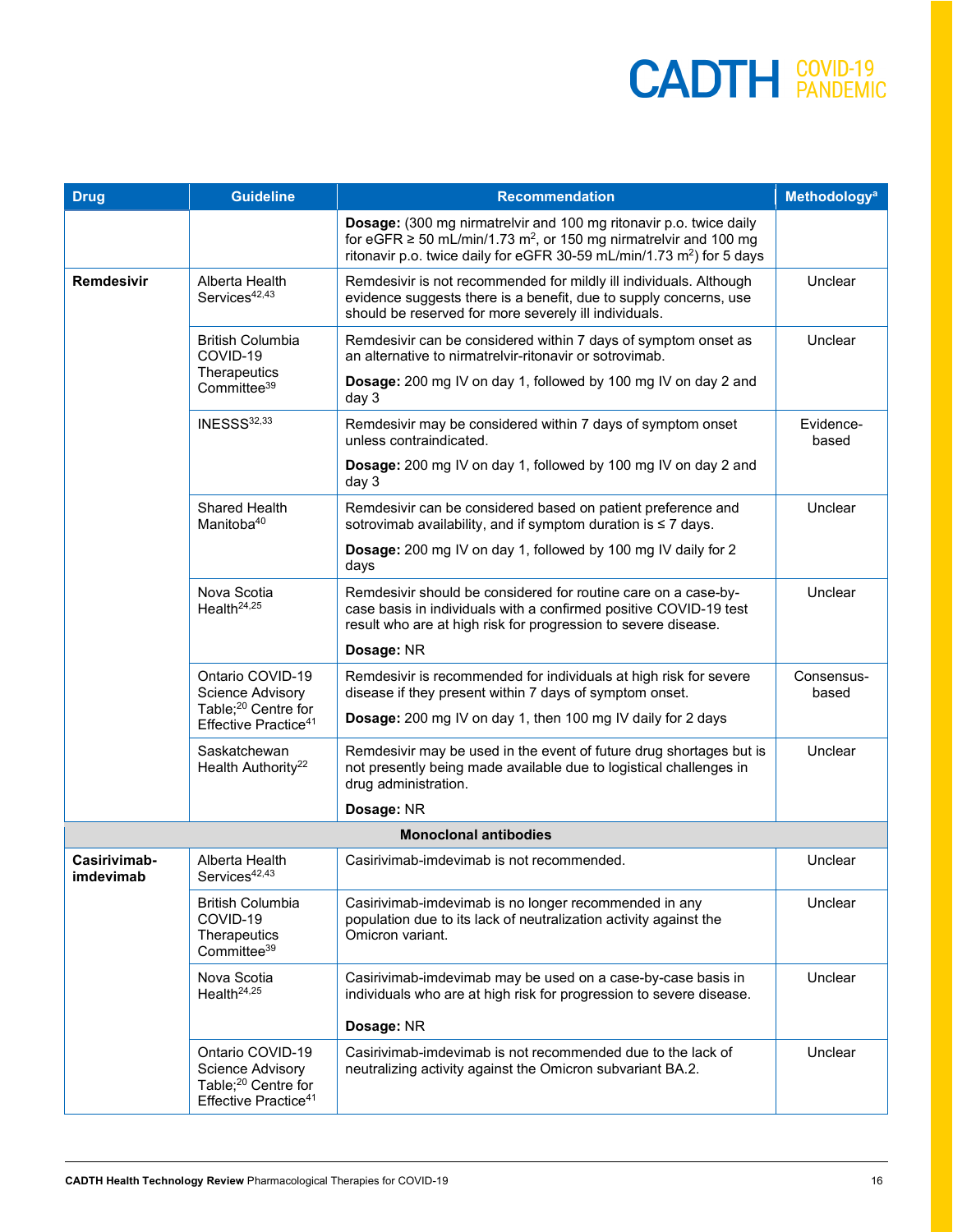| <b>Drug</b>       | <b>Guideline</b>                                                                                             | <b>Recommendation</b>                                                                                                                                                                                                                                                                                                                                                                               | Methodology <sup>a</sup> |
|-------------------|--------------------------------------------------------------------------------------------------------------|-----------------------------------------------------------------------------------------------------------------------------------------------------------------------------------------------------------------------------------------------------------------------------------------------------------------------------------------------------------------------------------------------------|--------------------------|
| <b>Sotrovimab</b> | Alberta Health<br>Services <sup>42,43</sup>                                                                  | Sotrovimab is recommended for individuals who meet provincially<br>outlined eligibility criteria.                                                                                                                                                                                                                                                                                                   | Unclear                  |
|                   |                                                                                                              | Dosage: NR                                                                                                                                                                                                                                                                                                                                                                                          |                          |
|                   | <b>British Columbia</b><br>COVID-19<br>Therapeutics                                                          | Sotrovimab is recommended within 7 days of symptom onset as an<br>alternative to nirmatrelvir, in cases in which IV administration is<br>feasible.                                                                                                                                                                                                                                                  | Unclear                  |
|                   | Committee <sup>39</sup>                                                                                      | Dosage: 500 mg IV (single dose)                                                                                                                                                                                                                                                                                                                                                                     |                          |
|                   | <b>Shared Health</b><br>Manitoba <sup>29,40</sup>                                                            | For individuals who are immunocompromised, sotrovimab is<br>recommended if administered within 7 days of symptom onset<br>regardless of previous vaccination or prior infection. In other<br>individuals, sotrovimab should be considered if antivirals are<br>unavailable or contraindicated and they are at high risk of<br>hospitalization, and the duration of their symptoms is $\leq 7$ days. | Unclear                  |
|                   |                                                                                                              | Dosage: 500 mg IV (single dose)                                                                                                                                                                                                                                                                                                                                                                     |                          |
|                   | INESSS <sup>17,36</sup>                                                                                      | Sotrovimab can be considered if symptoms have been present for<br>$\leq$ 5 days, unless contraindicated.                                                                                                                                                                                                                                                                                            | Evidence-<br>based       |
|                   |                                                                                                              | Dosage: 500 mg IV (single dose)                                                                                                                                                                                                                                                                                                                                                                     |                          |
|                   | Nova Scotia<br>Health $24,25$                                                                                | Sotrovimab should be considered for routine care on a case-by-<br>case basis in individuals with a confirmed positive COVID-19 test<br>result who are at high risk for progression to severe disease.<br>Treatment should be initiated within 7 days of symptom onset.                                                                                                                              | Unclear                  |
|                   |                                                                                                              | Dosage: NR                                                                                                                                                                                                                                                                                                                                                                                          |                          |
|                   | Ontario COVID-19<br>Science Advisory<br>Table <sup>20</sup> ; Centre for<br>Effective Practice <sup>41</sup> | Sotrovimab is not recommended due to reduced neutralizing activity<br>against Omicron subvariant BA.2.                                                                                                                                                                                                                                                                                              | Unclear                  |
|                   | Saskatchewan<br>Health Authority <sup>22</sup>                                                               | Sotrovimab may be considered if nirmatrelvir-ritonavir is<br>unavailable. It must be administered within 7 days of symptom<br>onset; individuals must have no identified medical contraindications<br>and must meet clinical criteria for high-risk of disease progression.                                                                                                                         | Unclear                  |
|                   |                                                                                                              | Dosage: 500 mg IV (single dose)                                                                                                                                                                                                                                                                                                                                                                     |                          |

eGFR = estimated glomerular filtration rate; INESSS = Institut national d'excellence en santé et en services sociaux; NR = not reported; p.o. = orally.

a Guidance documents were classified as evidence-based (i.e., recommendations were informed using a systematic search of the literature), consensus-based (i.e., recommendations were informed by expert opinion, with or without consideration for evidence collected using non-systematic methods), or as having unclear (i.e., not reported in detail) methodology.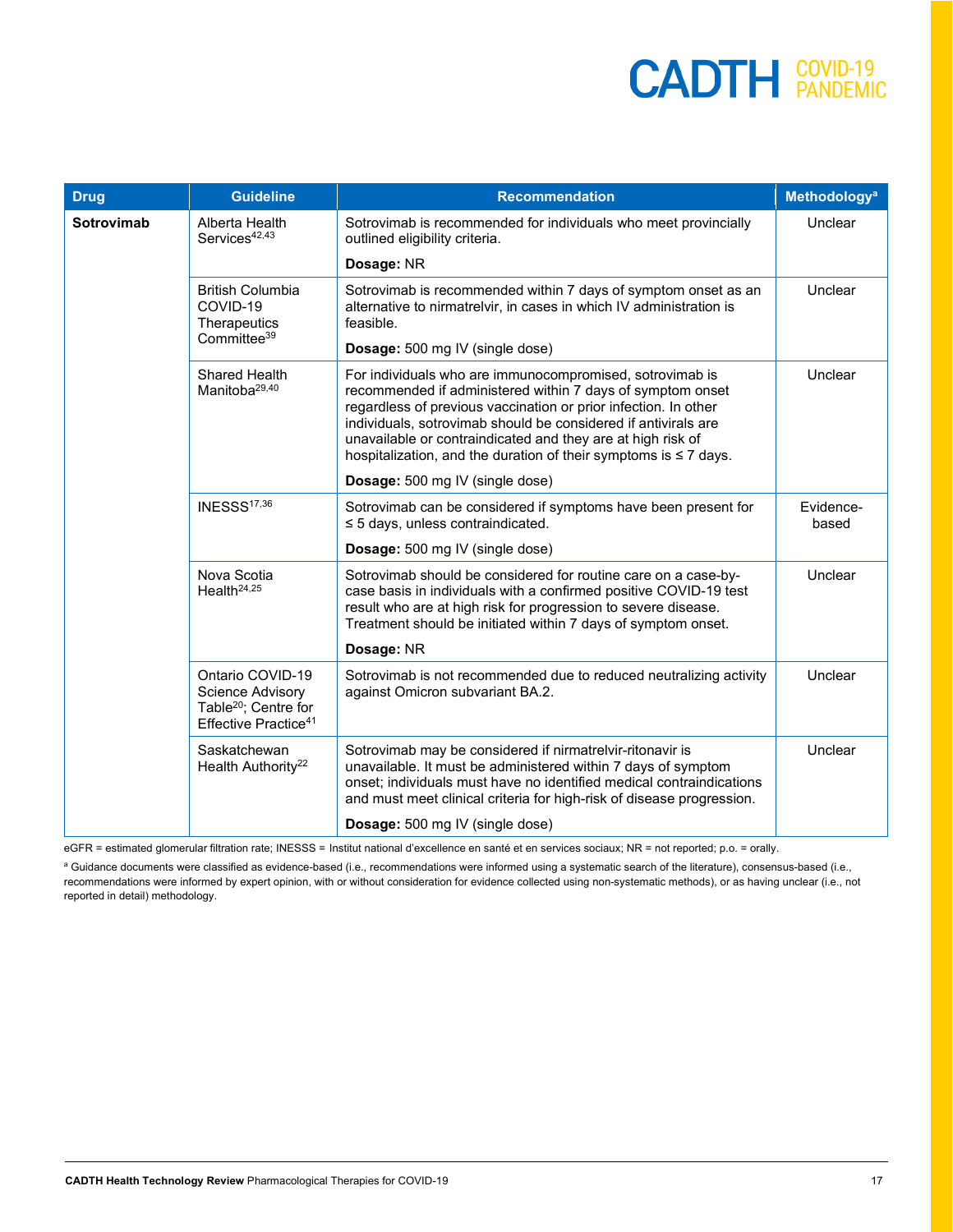| <b>Drug</b>        | <b>Guideline</b>                                                                                              | <b>Recommendation</b>                                                                                                                                                                                                                                                                       | Methodology <sup>a</sup> |  |  |
|--------------------|---------------------------------------------------------------------------------------------------------------|---------------------------------------------------------------------------------------------------------------------------------------------------------------------------------------------------------------------------------------------------------------------------------------------|--------------------------|--|--|
| Immunotherapy      |                                                                                                               |                                                                                                                                                                                                                                                                                             |                          |  |  |
| Chloroquine        | Alberta Health<br>Services <sup>42,43</sup>                                                                   | Chloroquine is not recommended for the treatment of<br>COVID-19.                                                                                                                                                                                                                            | Unclear                  |  |  |
|                    | <b>British Columbia</b><br>COVID-19<br>Therapeutics<br>Committee <sup>5</sup>                                 | Chloroquine is not recommended to treat any disease<br>severity.                                                                                                                                                                                                                            | Unclear                  |  |  |
|                    | <b>Shared Health</b><br>Manitoba <sup>40</sup>                                                                | Chloroquine is not recommended in any population.                                                                                                                                                                                                                                           | Unclear                  |  |  |
|                    | Ontario COVID-19<br>Science Advisory<br>Table; <sup>20</sup> Centre for<br>Effective Practice <sup>41</sup>   | Chloroquine is not recommended for the treatment of<br>COVID-19.                                                                                                                                                                                                                            | Unclear                  |  |  |
|                    | Saskatchewan Health<br>Authority <sup>22</sup>                                                                | Chloroquine should not be offered to individuals based on<br>available studies demonstrating lack of benefit and/or<br>potential harm.                                                                                                                                                      | Unclear                  |  |  |
| <b>Colchicine</b>  | Alberta Health<br>Services <sup>11,42,43</sup>                                                                | Colchicine is not recommended except in approved clinical<br>trials.                                                                                                                                                                                                                        | Evidence-<br>based       |  |  |
|                    | <b>British Columbia</b><br>COVID-19<br>Therapeutics<br>Committee <sup>5,39</sup>                              | Colchicine is not recommended for severely ill individuals<br>outside of clinical trials. Colchicine is not recommended for<br>moderate to mild populations due to low certainty of benefit<br>and potential risk of adverse events and additional<br>immunosuppression in this population. | Unclear                  |  |  |
|                    | <b>INESSS18,19</b>                                                                                            | Colchicine is not recommended outside of clinical trials.                                                                                                                                                                                                                                   | Consensus-<br>based      |  |  |
|                    | <b>Shared Health</b><br>Manitoba <sup>40</sup>                                                                | Colchicine is not recommended in outpatient populations.                                                                                                                                                                                                                                    | Unclear                  |  |  |
|                    | Nova Scotia Health <sup>23,25</sup>                                                                           | Colchicine is not recommended.                                                                                                                                                                                                                                                              | Unclear                  |  |  |
|                    | Ontario COVID-19<br>Science Advisory<br>Table; <sup>8,20</sup> Centre for<br>Effective Practice <sup>41</sup> | There is insufficient evidence to support the use of colchicine<br>in the treatment of COVID-19 outside of clinical trials or<br>where other indications would justify its use.                                                                                                             | Consensus-<br>based      |  |  |
|                    | Saskatchewan Health<br>Authority <sup>22</sup>                                                                | Based on limited studies with low-quality evidence, uncertain<br>benefit, and/or potential harm, colchicine should not be<br>offered to individuals until further scientific evidence is<br>available.                                                                                      | Unclear                  |  |  |
| Hydroxychloroquine | Alberta Health<br>Services <sup>42,43</sup>                                                                   | Hydroxychloroquine is not recommended for the treatment of<br>COVID-19.                                                                                                                                                                                                                     | Evidence-<br>based       |  |  |
|                    | <b>British Columbia</b><br>COVID-19<br>Therapeutics<br>Committee <sup>5</sup>                                 | Hydroxychloroquine is not recommended to treat any<br>disease severity.                                                                                                                                                                                                                     | Unclear                  |  |  |
|                    | Shared Health<br>Manitoba <sup>40</sup>                                                                       | Hydroxychloroquine is not recommended in any population.                                                                                                                                                                                                                                    | Unclear                  |  |  |

#### <span id="page-17-0"></span>**Table 5: Pharmacological Therapies Not Recommended for Any Severity of COVID-19**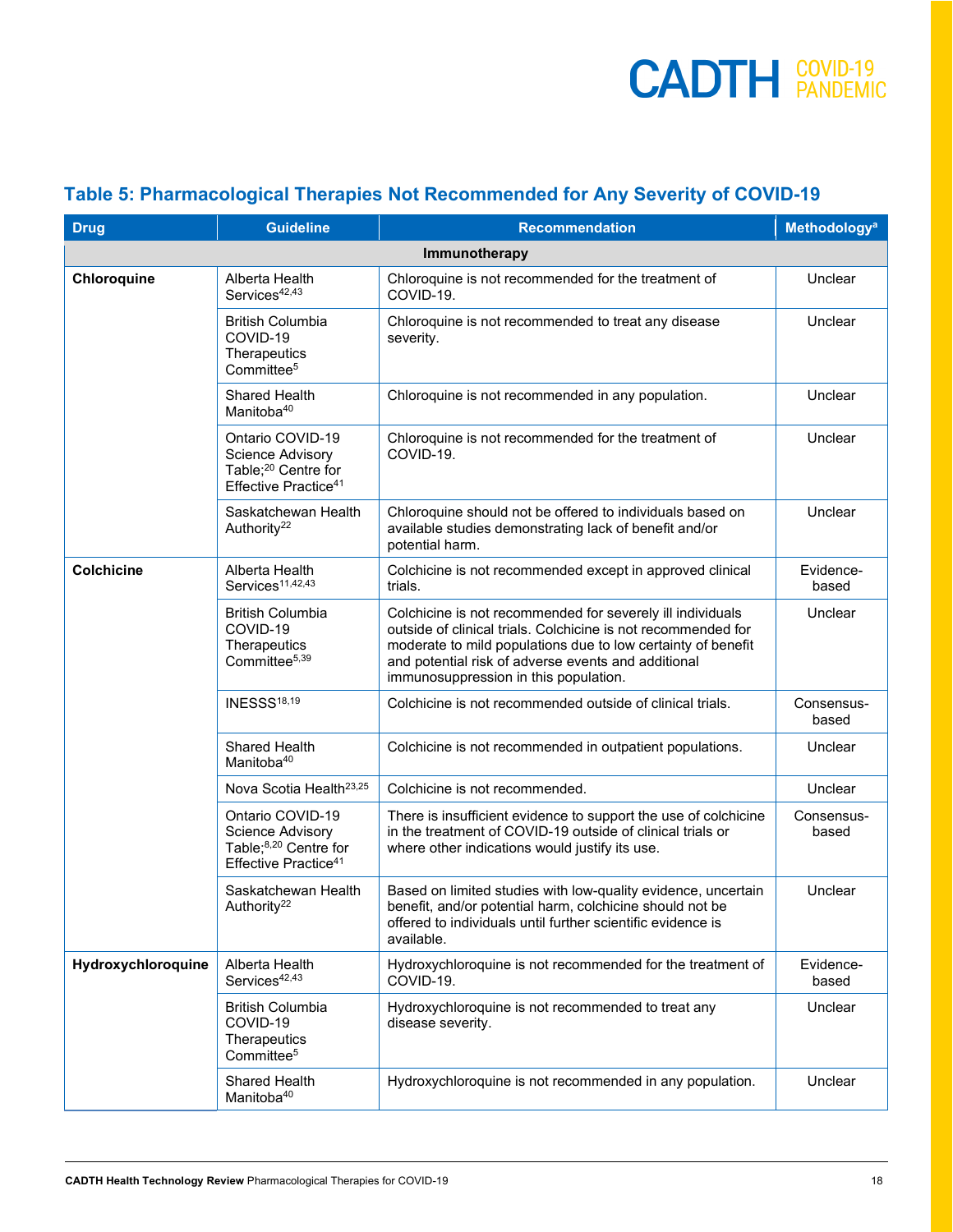| <b>Drug</b>         | <b>Guideline</b>                                                                                                   | <b>Recommendation</b>                                                                                                                          | <b>Methodology<sup>a</sup></b> |  |
|---------------------|--------------------------------------------------------------------------------------------------------------------|------------------------------------------------------------------------------------------------------------------------------------------------|--------------------------------|--|
|                     | Ontario COVID-19<br><b>Science Advisory</b><br>Table; <sup>20</sup> Centre for<br>Effective Practice <sup>41</sup> | Hydroxychloroquine is not recommended for the treatment of<br>COVID-19.                                                                        | Unclear                        |  |
|                     | Saskatchewan Health<br>Authority <sup>22</sup>                                                                     | Hydroxychloroquine should not be offered to individuals<br>based on available studies demonstrating lack of benefit<br>and/or potential harm.  | Unclear                        |  |
| <b>Antivirals</b>   |                                                                                                                    |                                                                                                                                                |                                |  |
| <b>Ivermectin</b>   | Alberta Health<br>Services <sup>12,42,43</sup>                                                                     | Ivermectin is not recommended except for approved clinical<br>trials.                                                                          | Evidence-<br>based             |  |
|                     | <b>British Columbia</b><br>COVID-19<br>Therapeutics<br>Committee <sup>5</sup>                                      | Ivermectin should not be used outside of approved clinical<br>trials.                                                                          | Unclear                        |  |
|                     | Shared Health<br>Manitoba <sup>40</sup>                                                                            | Ivermectin is not recommended in any population.                                                                                               | Unclear                        |  |
|                     | INESSS37                                                                                                           | Ivermectin should not be used outside of clinical trials.                                                                                      | Evidence-<br>based             |  |
|                     | Nova Scotia Health <sup>23,25</sup>                                                                                | Ivermectin is not recommended.                                                                                                                 | Unclear                        |  |
|                     | Ontario COVID-19<br>Science Advisory<br>Table; <sup>8,9,20</sup> Centre for<br>Effective Practice <sup>41</sup>    | Ivermectin is not recommended for the treatment of<br>COVID-19.                                                                                | Consensus-<br>based            |  |
|                     | Saskatchewan Health<br>Authority <sup>22</sup>                                                                     | Ivermectin should not be offered to individuals based on<br>available studies demonstrating lack of benefit and/or<br>potential harm.          | Unclear                        |  |
| Lopinavir-ritonavir | Alberta Health<br>Services <sup>42,43</sup>                                                                        | Lopinavir-ritonavir is not recommended except in approved<br>clinical trials.                                                                  | Evidence-<br>based             |  |
|                     | <b>British Columbia</b><br>COVID-19<br>Therapeutics<br>Committee <sup>5</sup>                                      | Lopinavir-ritonavir is not recommended to treat any disease<br>severity.                                                                       | Unclear                        |  |
|                     | Shared Health<br>Manitoba <sup>40</sup>                                                                            | Lopinavir-ritonavir is not recommended in any population.                                                                                      | Unclear                        |  |
|                     | Ontario COVID-19<br>Science Advisory<br>Table; <sup>20</sup> Centre for<br>Effective Practice <sup>41</sup>        | Lopinavir-ritonavir is not recommended for the treatment of<br>COVID-19.                                                                       | Unclear                        |  |
|                     | Saskatchewan Health<br>Authority <sup>22</sup>                                                                     | Lopinavir-ritonavir should not be offered to individuals based<br>on available studies demonstrating lack of benefit and/or<br>potential harm. | Unclear                        |  |

INESSS = Institut national d'excellence en santé et en services sociaux.

a Guidance documents were classified as evidence-based (i.e., recommendations were informed using a systematic search of the literature), consensus-based (i.e., recommendations were informed by expert opinion, with or without consideration for evidence collected using non-systematic methods), or as having unclear (i.e., not reported in detail) methodology.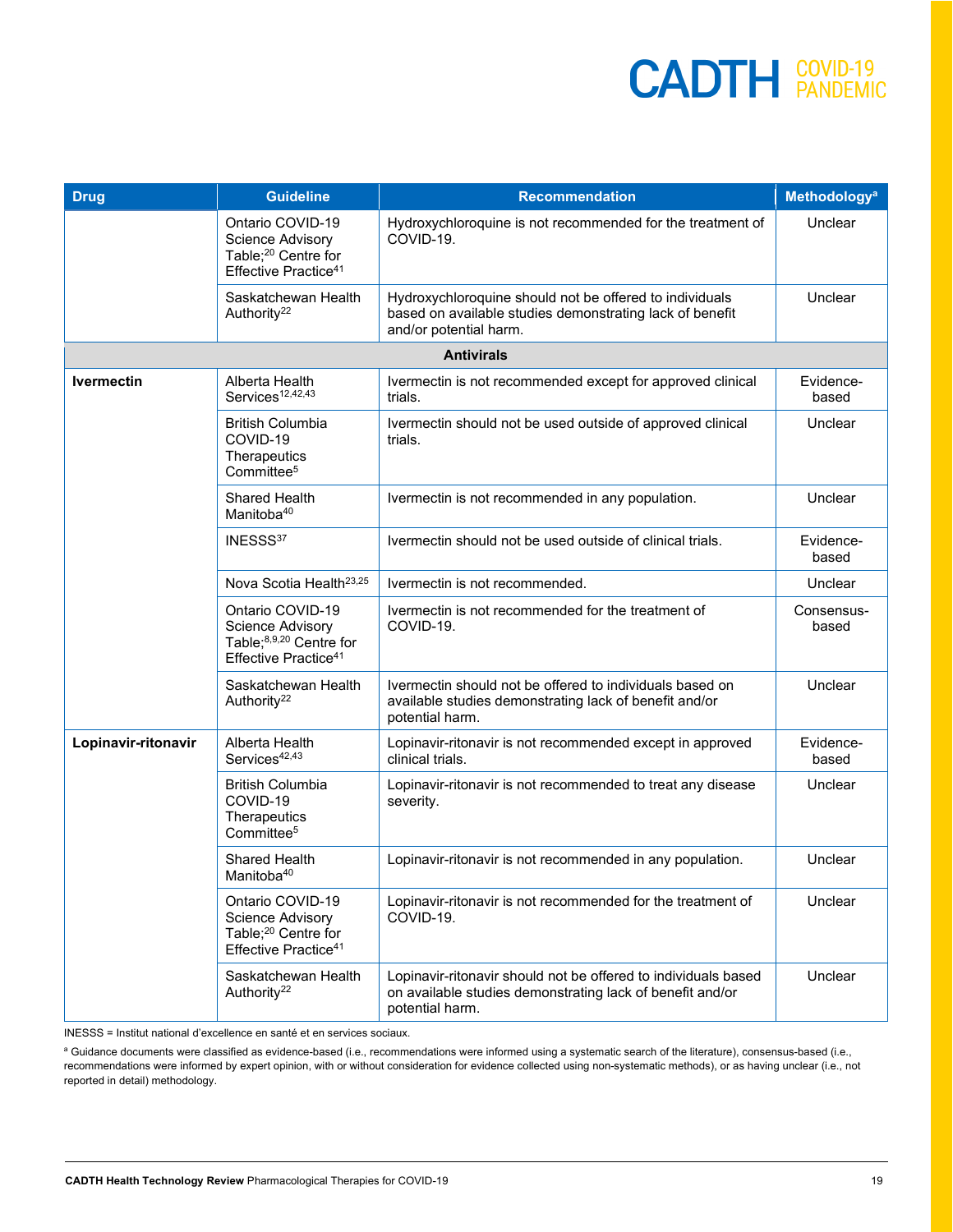#### <span id="page-19-0"></span>**Table 6: Pharmacological Therapy Recommendations for Pediatric Patients With COVID-19**

| <b>Drug</b>          | <b>Guideline</b>                                                              | <b>Recommendation</b>                                                                                                                                                                                                                                                        | <b>Severity of illness</b> | Methodology <sup>a</sup> |
|----------------------|-------------------------------------------------------------------------------|------------------------------------------------------------------------------------------------------------------------------------------------------------------------------------------------------------------------------------------------------------------------------|----------------------------|--------------------------|
| Immunotherapy        |                                                                               |                                                                                                                                                                                                                                                                              |                            |                          |
| <b>Dexamethasone</b> | SickKids <sup>44</sup>                                                        | Dexamethasone is recommended.                                                                                                                                                                                                                                                | Critical                   | Consensus-               |
|                      |                                                                               | Dosage: 0.15 mg/kg IV or p.o. up to a<br>maximum of 6 mg once daily for up to 10<br>days or until hospital discharge if clinically<br>recovered                                                                                                                              |                            | based                    |
|                      |                                                                               | Dexamethasone use should be<br>considered.                                                                                                                                                                                                                                   | Severe                     | Consensus-<br>based      |
|                      |                                                                               | Dosage: 0.15 mg/kg IV or p.o. up to a<br>maximum of 6 mg once daily for up to 10<br>days or until hospital discharge if clinically<br>recovered                                                                                                                              |                            |                          |
|                      |                                                                               | Dexamethasone use should be<br>considered in individuals who need low-<br>flow oxygen, especially if they are at risk<br>for severe disease or there is evidence of<br>disease progression.                                                                                  | Moderate                   | Consensus-<br>based      |
|                      |                                                                               | Dosage: 0.15 mg/kg IV or p.o. up to a<br>maximum of 6 mg once daily for up to 10<br>days or until hospital discharge if clinically<br>recovered                                                                                                                              |                            |                          |
|                      | Canadian<br>Pediatric Society <sup>45</sup>                                   | Dexamethasone can be considered;<br>however, the benefits and risks remain<br>uncertain.                                                                                                                                                                                     | Critical, severe           | Consensus-<br>based      |
|                      |                                                                               | Dosage: 0.15 mg/kg IV or p.o. up to a<br>maximum of 6 mg once daily for up to 10<br>days                                                                                                                                                                                     |                            |                          |
|                      | <b>British Columbia</b><br><b>Centre for Disease</b><br>Control <sup>38</sup> | Recommendation: Dexamethasone may<br>be beneficial in individuals who require<br>mechanical ventilation. Evidence on<br>safety and efficacy is limited, therefore<br>treatment decisions should be made on a<br>case-by-case basis in consultation with a<br>PICU physician. | Not specified              | Unclear                  |
|                      |                                                                               | Dosage: NR                                                                                                                                                                                                                                                                   |                            |                          |
| <b>Antiviral</b>     |                                                                               |                                                                                                                                                                                                                                                                              |                            |                          |
| Remdesivir           | SickKids <sup>44</sup>                                                        | Remdesivir should be considered on a<br>case-by-case basis if symptom duration is<br>$\leq 10$ days.                                                                                                                                                                         | Critical                   | Consensus-<br>based      |
|                      |                                                                               | <b>Dosage:</b> For children < 40 kg, 5 mg/kg IV<br>once on day 1, then 2.5 mg/kg IV q.24.h.<br>for 9 days; for children 40 kg or more, 200<br>mg IV once on day 1, then 100 mg IV<br>q.24.h. Total treatment up to 10 days.                                                  |                            |                          |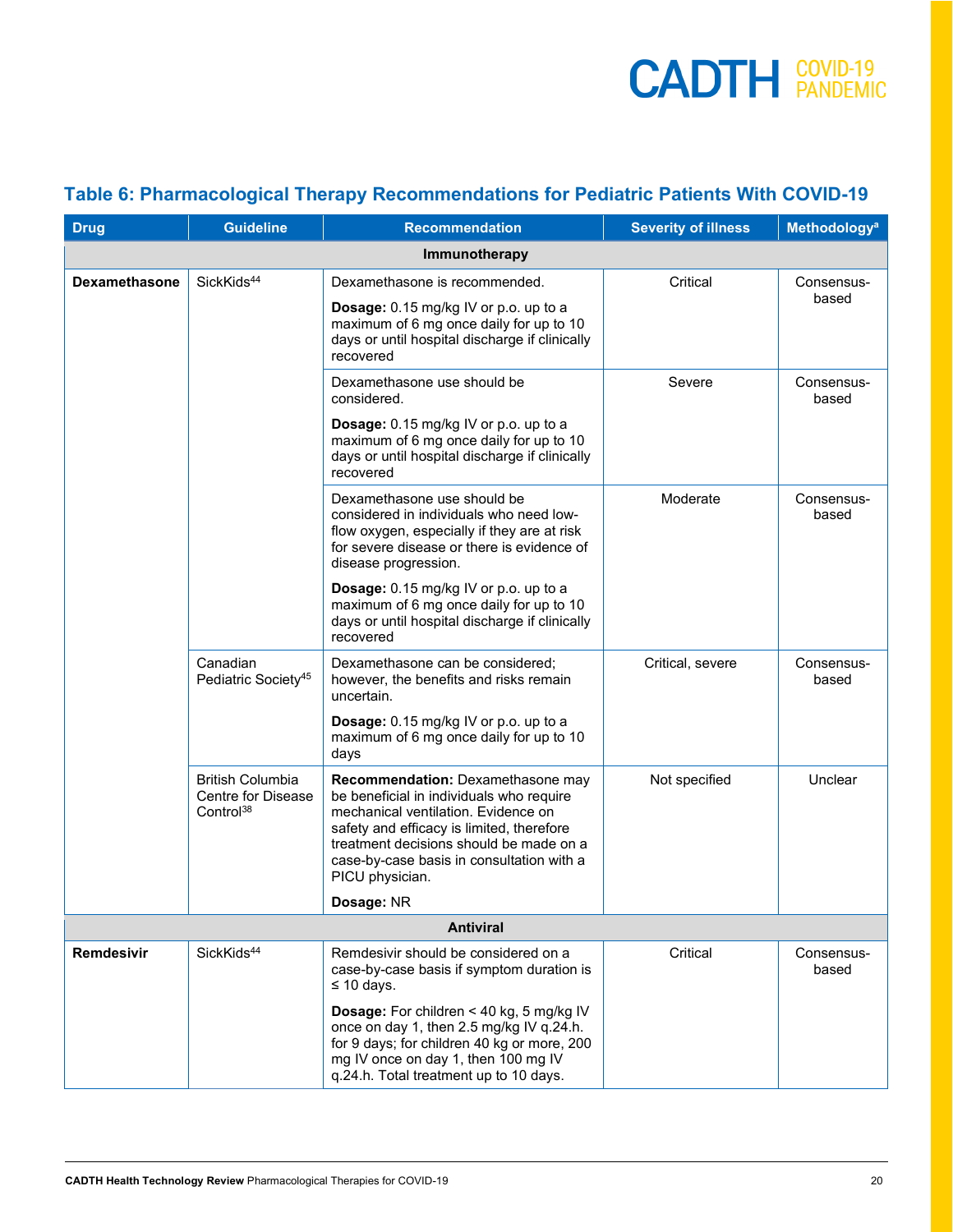| <b>Drug</b> | <b>Guideline</b>                                                              | <b>Recommendation</b>                                                                                                                                                                                                                                                        | <b>Severity of illness</b>                   | <b>Methodology<sup>a</sup></b> |
|-------------|-------------------------------------------------------------------------------|------------------------------------------------------------------------------------------------------------------------------------------------------------------------------------------------------------------------------------------------------------------------------|----------------------------------------------|--------------------------------|
|             |                                                                               | Remdesivir should be considered if<br>symptom duration is $\leq 10$ days and there<br>are no contraindications for use.                                                                                                                                                      | Severe                                       | Consensus-<br>based            |
|             |                                                                               | <b>Dosage:</b> For children < 40 kg, 5 mg/kg IV<br>once on day 1, then 2.5 mg/kg IV q.24.h.<br>for 9 days; for children 40 kg or more, 200<br>mg IV once on day 1, then 100 mg IV<br>q.24.h. Total treatment up to 10 days.                                                  |                                              |                                |
|             |                                                                               | Remdesivir should be considered in<br>individuals at high risk for severe<br>infections if there are no contraindications<br>for use.                                                                                                                                        | Moderate                                     | Consensus-<br>based            |
|             |                                                                               | <b>Dosage:</b> For children < 40 kg, 5 mg/kg IV<br>once on day 1, then 2.5 mg/kg IV q.24.h.<br>for 9 days; for children 40 kg or more, 200<br>mg IV once on day 1, then 100 mg IV<br>q.24.h. Total treatment up to 10 days.                                                  |                                              |                                |
|             |                                                                               | Remdesivir should be considered if there<br>are no contraindications for use.                                                                                                                                                                                                | Mild with risk factors for<br>severe disease | Consensus-<br>based            |
|             |                                                                               | <b>Dosage:</b> For children < 40 kg, 5 mg/kg IV<br>once on day 1, then 2.5 mg/kg IV q.24.h.<br>for 9 days; for children 40 kg or more, 200<br>mg IV once on day 1, then 100 mg IV<br>q.24.h. Total treatment up to 10 days.                                                  |                                              |                                |
|             | Canadian<br>Pediatric Society <sup>45</sup>                                   | Remdesivir has been authorized for<br>treatment for children 12 years or older<br>who weigh at least 40 kg and who have<br>pneumonia and require supplemental<br>oxygen.                                                                                                     | Severe                                       | Consensus-<br>based            |
|             |                                                                               | Dosage: 200 mg on day 1, then 100 mg<br>on day 2 to day 5, with continuation for an<br>additional 5 days if there is no clinical<br>improvement                                                                                                                              |                                              |                                |
|             |                                                                               | Remdesivir may be considered for<br>children at high risk for developing more<br>severe illness.                                                                                                                                                                             | Moderate                                     | Consensus-<br>based            |
|             |                                                                               | Dosage: 200 mg on day 1, then 100 mg<br>on day 2 to day 5, with continuation for an<br>additional 5 days if there is no clinical<br>improvement                                                                                                                              |                                              |                                |
|             | <b>British Columbia</b><br><b>Centre for Disease</b><br>Control <sup>38</sup> | The use of remdesivir is not considered a<br>standard of care. Remdesivir has not<br>demonstrated benefit in patient outcomes<br>and its safety and effectiveness have not<br>yet been evaluated. Cases should be<br>discussed with pediatric infectious disease<br>experts. | All                                          | Unclear                        |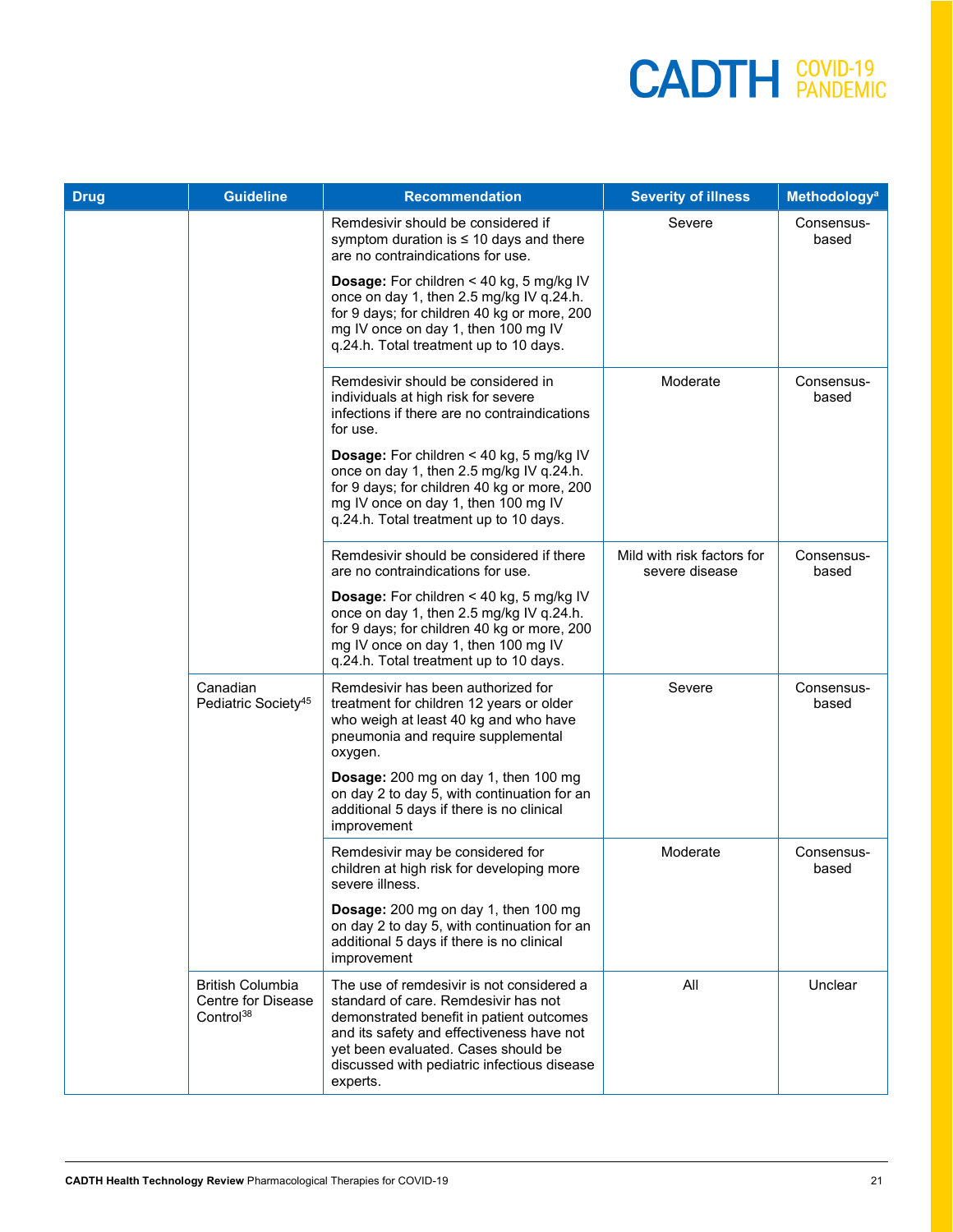| <b>Drug</b>         | <b>Guideline</b>                                                       | <b>Recommendation</b>                                                                                                                 | <b>Severity of illness</b> | Methodology <sup>a</sup> |  |  |
|---------------------|------------------------------------------------------------------------|---------------------------------------------------------------------------------------------------------------------------------------|----------------------------|--------------------------|--|--|
|                     | <b>Monoclonal antibodies</b>                                           |                                                                                                                                       |                            |                          |  |  |
| <b>Bamlanivimab</b> | SickKids <sup>44</sup>                                                 | The use of bamlanivimab is not routinely<br>recommended pending further data.                                                         | All                        | Consensus-<br>based      |  |  |
|                     | Canadian<br>Pediatric Society <sup>45</sup>                            | Due to a lack of published data,<br>bamlanivimab should only be used in<br>consultation with pediatric infectious<br>disease experts. | All                        | Consensus-<br>based      |  |  |
|                     | <b>British Columbia</b><br>Centre for Disease<br>Control <sup>38</sup> | Bamlanivimab is not recommended<br>outside of approved clinical trials.                                                               | All                        | Unclear                  |  |  |

NR = not reported; PICU = pediatric intensive care unit; p.o. = orally; q.24.h. = every 24 hours.

a Guidance documents were classified as evidence-based (i.e., recommendations were informed using a systematic search of the literature), consensus-based (i.e., recommendations were informed by expert opinion, with or without consideration for evidence collected using non-systematic methods), or as having unclear (i.e., not reported in detail) methodology.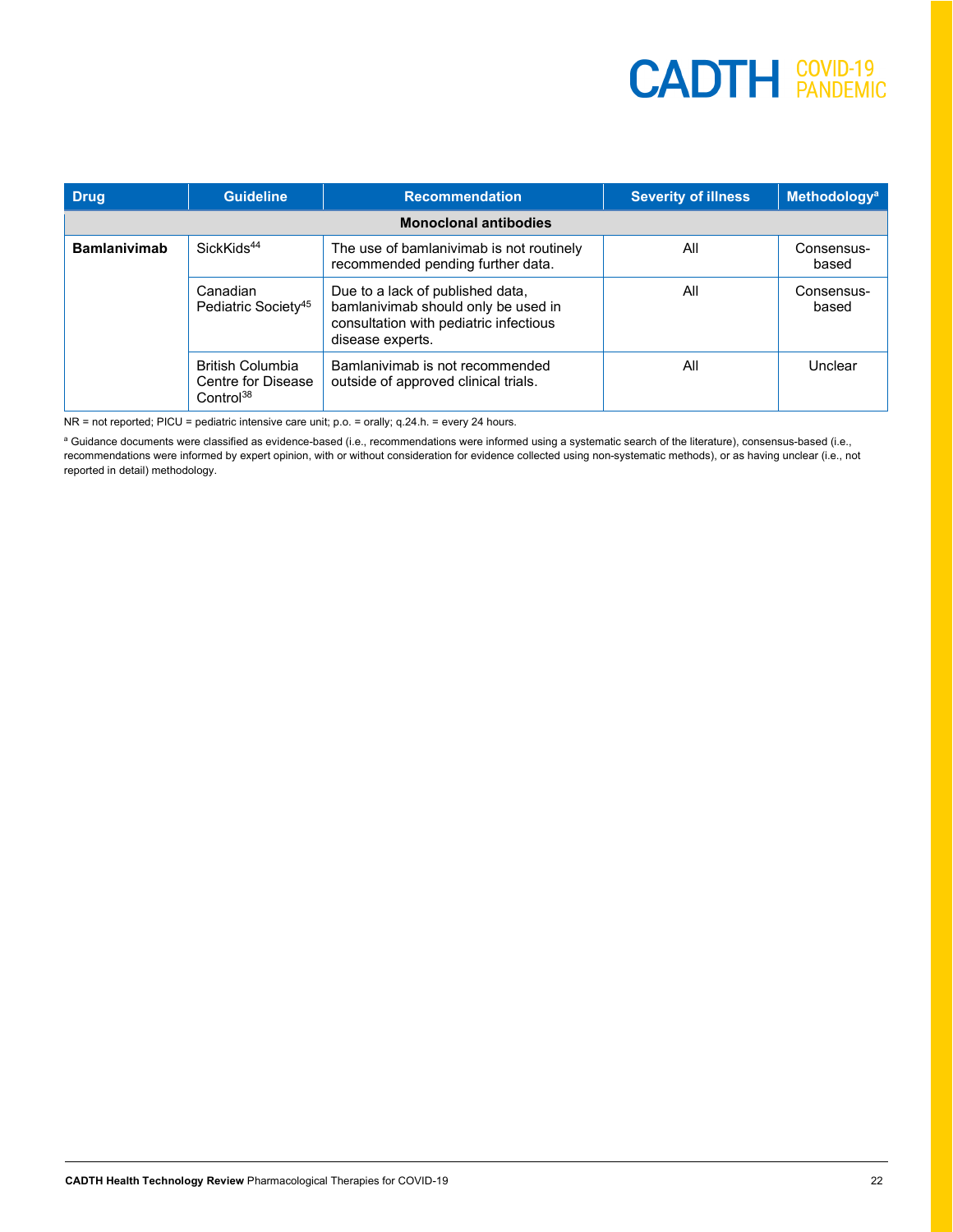### **COVID-19**

### **References**

- 1. Government of Canada. COVID-19: prevention and risks. 2022[; https://www.canada.ca/en/public-health/services/diseases/2019-novel-coronavirus](https://www.canada.ca/en/public-health/services/diseases/2019-novel-coronavirus-infection/prevention-risks.html)[infection/prevention-risks.html.](https://www.canada.ca/en/public-health/services/diseases/2019-novel-coronavirus-infection/prevention-risks.html) Accessed 2022 Apr 5.
- 2. Government of Canada. COVID-19 signs, symptoms and severity of disease: a clinician guide 2021[; https://www.canada.ca/en/public](https://www.canada.ca/en/public-health/services/diseases/2019-novel-coronavirus-infection/guidance-documents/signs-symptoms-severity.html?msclkid=2ce60da1b51811ecb1397a1f77cdae69)[health/services/diseases/2019-novel-coronavirus-infection/guidance-documents/signs-symptoms](https://www.canada.ca/en/public-health/services/diseases/2019-novel-coronavirus-infection/guidance-documents/signs-symptoms-severity.html?msclkid=2ce60da1b51811ecb1397a1f77cdae69)[severity.html?msclkid=2ce60da1b51811ecb1397a1f77cdae69.](https://www.canada.ca/en/public-health/services/diseases/2019-novel-coronavirus-infection/guidance-documents/signs-symptoms-severity.html?msclkid=2ce60da1b51811ecb1397a1f77cdae69) Accessed 2022 Apr 12.
- 3. National Institutes of Health. Clinical spectrum of SARS-CoV-2 infection. COVID-19 treatment guidelines. 2021 Oct 19; [https://www.covid19treatmentguidelines.nih.gov/overview/clinical-spectrum/?msclkid=609c95cbb11c11ecb4d03beee225dcda.](https://www.covid19treatmentguidelines.nih.gov/overview/clinical-spectrum/?msclkid=609c95cbb11c11ecb4d03beee225dcda) Accessed 2022 Apr 5.
- 4. National Institutes of Health. Antiviral drugs that are approved, authorized, or under evaluation for the treatment of COVID-19. COVID-19 treatment guidelines. 2022 Feb 24[; https://www.covid19treatmentguidelines.nih.gov/therapies/antiviral-therapy/summary-recommendations/.](https://www.covid19treatmentguidelines.nih.gov/therapies/antiviral-therapy/summary-recommendations/) Accessed 2022 Apr 12.
- 5. BC Centre for Disease Control. Treatments. The British Columbia COVID-19 Therapeutics Committee provides guidance on the most current research on the use of therapies in the management of COVID-19. 2022 Mar 07[: http://www.bccdc.ca/health-professionals/clinical-resources/covid-19-care/treatments.](http://www.bccdc.ca/health-professionals/clinical-resources/covid-19-care/treatments)  Accessed 2022 Apr 5.
- 6. De Backer D, Azoulay E, Vincent JL. Corticosteroids in severe COVID-19: a critical view of the evidence. *Crit Care.* 2020;24(1):627.
- 7. Institut national d'excellence en santé et en services sociaux. COVID-19 et corticostéroïdes systémiques. Québec (QC): INESSS; 2020: [https://www.inesss.qc.ca/fileadmin/doc/INESSS/COVID-19/COVID-19\\_INESSS\\_Corticosteroides.pdf.](https://www.inesss.qc.ca/fileadmin/doc/INESSS/COVID-19/COVID-19_INESSS_Corticosteroides.pdf) Accessed 2022 Apr 5.
- 8. Morris AM, Andany N, Bobos P, et al. Evidence-based use of therapeutics for ambulatory patients with COVID-19. *Science Briefs of the Ontario COVID-19 Science Advisory Table*. 2021;2(48)[. https://doi.org/10.47326/ocsat.2021.02.48.1.0.](https://doi.org/10.47326/ocsat.2021.02.48.1.0) Accessed 2022 Apr 5.
- 9. Leung E, McIntyre M, Andany N, et al. Ivermectin as treatment to prevent disseminated strongyloides infection in patients with COVID-19. *Science Briefs of the Ontario COVID-19 Science Advisory Table*. 2021;2(30)[: https://doi.org/10.47326/ocsat.2021.02.30.1.0.](https://doi.org/10.47326/ocsat.2021.02.30.1.0) Accessed 2022 Apr 5.
- 10. Morris AM, Stall NM, Bobos P, et al. Tocilizumab for hospitalized patients with COVID-19. *Science Briefs of the Ontario COVID-19 Science Advisory Table.* 2021;2(11)[. https://doi.org/10.47326/ocsat.2021.02.11.1.0](https://doi.org/10.47326/ocsat.2021.02.11.1.0) Accessed 2022 Apr 5.
- 11. Erdmann R, Zhao R, Klarenbach S, et al. COVID-19 Scientific Advisory Group: rapid evidence report: Colchicine for the treatment of COVID-19. Edmonton (AB): Alberta Health Services; 2021 Feb 23[: https://www.albertahealthservices.ca/assets/info/ppih/if-ppih-covid-19-sag-colchicine-for-treatment](https://www.albertahealthservices.ca/assets/info/ppih/if-ppih-covid-19-sag-colchicine-for-treatment-rapid-review.pdf)[rapid-review.pdf.](https://www.albertahealthservices.ca/assets/info/ppih/if-ppih-covid-19-sag-colchicine-for-treatment-rapid-review.pdf) Accessed 2022 Apr 5.
- 12. COVID-19 Scientific Advisory Group. Ivermectin evidence review update Oct 5, 2021, AHS Scientific Advisory Group. Edmonton (AB): Alberta Health Services; 2021: https://www.albertahealthservices.ca/assets/info/ppih/if-ppih-covid-19-sag-ivermectin-in-treatment-and-prevention-rapid-review.pdf. Accessed 2022 Apr 5.
- 13. Institut national d'excellence en santé et en services sociaux. COVID-19: use of systemic Corticosteroids. Québec (QC): INESSS; 2021: [https://www.inesss.qc.ca/fileadmin/doc/INESSS/COVID-19/COVID-19\\_INESSS\\_Corticosteroids\\_clinical\\_tool.pdf.](https://www.inesss.qc.ca/fileadmin/doc/INESSS/COVID-19/COVID-19_INESSS_Corticosteroids_clinical_tool.pdf) Accessed 2022 Apr 5.
- 14. Institut national d'excellence en santé et en services sociaux. COVID-19: use of Tocilizumab or Sarilumab. Québec (QC): INESSS; 2021: [https://www.inesss.qc.ca/fileadmin/doc/INESSS/COVID-19/Clinical\\_tool\\_Use-of-Tocilizumab-Sarilumab.pdf.](https://www.inesss.qc.ca/fileadmin/doc/INESSS/COVID-19/Clinical_tool_Use-of-Tocilizumab-Sarilumab.pdf) Accessed 2022 Apr 5.
- 15. Institut national d'excellence en santé et en services sociaux. COVID-19 et biothérapies dirigées contre l'interleukine 6 ou son récepteur. Québec (QC): INESSS; 2021[: https://www.inesss.qc.ca/fileadmin/doc/INESSS/COVID-19/COVID-19\\_Anti-IL-6.pdf.](https://www.inesss.qc.ca/fileadmin/doc/INESSS/COVID-19/COVID-19_Anti-IL-6.pdf) Accessed 2022 Apr 5.
- 16. Institut national d'excellence en santé et en services sociaux. COVID-19 et inhibiteurs des janus kinases (JAK). Québec (QC): INESSS; 2021: [https://www.inesss.qc.ca/fileadmin/doc/INESSS/COVID-19/COVID-19\\_JAKi.pdf.](https://www.inesss.qc.ca/fileadmin/doc/INESSS/COVID-19/COVID-19_JAKi.pdf) Accessed 2022 Apr 5.
- 17. Institut national d'excellence en santé et en services sociaux. COVID-19 et anticorps neutralisant le SRAS-CoV-2. Québec (QC): INESSS; 2021: [https://www.inesss.qc.ca/fileadmin/doc/INESSS/COVID-19/COVID-19\\_INESSS\\_Ac\\_neutralisant\\_SARS-CoV-2.pdf.](https://www.inesss.qc.ca/fileadmin/doc/INESSS/COVID-19/COVID-19_INESSS_Ac_neutralisant_SARS-CoV-2.pdf) Accessed 2022 Apr 5.
- 18. Institut national d'excellence en santé et en services sociaux. Colchicine analysis of the COLCORONA study Québec (QC): INESSS; 2021: [https://www.inesss.qc.ca/fileadmin/doc/INESSS/COVID-19/Tool\\_colcorona\\_data.pdf.](https://www.inesss.qc.ca/fileadmin/doc/INESSS/COVID-19/Tool_colcorona_data.pdf) Accessed 2022 Apr 5.
- 19. Institut national d'excellence en santé et en services sociaux. Position à la suite de l'analyse de l'étude COLCORONA publiée. Québec (QC): INESSS; 2021: [https://www.inesss.qc.ca/fileadmin/doc/INESSS/COVID-19/INESSS\\_COVID-19\\_COLCORONA\\_position.pdf.](https://www.inesss.qc.ca/fileadmin/doc/INESSS/COVID-19/INESSS_COVID-19_COLCORONA_position.pdf) Accessed 2022 Apr 5.
- 20. Ontario COVID-19 Drugs and Biologics Clinical Practice Guidelines Working Group on behalf of the Ontario COVID-19 Science Advisory Table. Clinical practice guideline summary: recommended drugs and biologics in adult patients with COVID-19. Version 11.0. 2022 Apr 1: [https://doi.org/10.47326/ocsat.cpg.2022.11.0.](https://doi.org/10.47326/ocsat.cpg.2022.11.0) Accessed 2022 April 5.
- 21. Saskatchewan Health Authority. Inpatient COVID-19 management: medication and prescribing guidance. 2022 Feb 8: [https://www.saskhealthauthority.ca/system/files/2022-01/CV-19-G0166-Inpatient-COVID-19-Management.pdf.](https://www.saskhealthauthority.ca/system/files/2022-01/CV-19-G0166-Inpatient-COVID-19-Management.pdf) Accessed 2022 Apr 5.
- 22. Saskatchewan Health Authority. Outpatient COVID-19 management: medication and prescribing guidance. <https://www.saskhealthauthority.ca/system/files/2022-01/CV-19-G0165-Outpatient-COVID-19-Management.pdf> 2022 Jan 24: [https://www.saskhealthauthority.ca/system/files/2022-01/CV-19-G0165-Outpatient-COVID-19-Management.pdf.](https://www.saskhealthauthority.ca/system/files/2022-01/CV-19-G0165-Outpatient-COVID-19-Management.pdf) Accessed 2022 Apr 5.